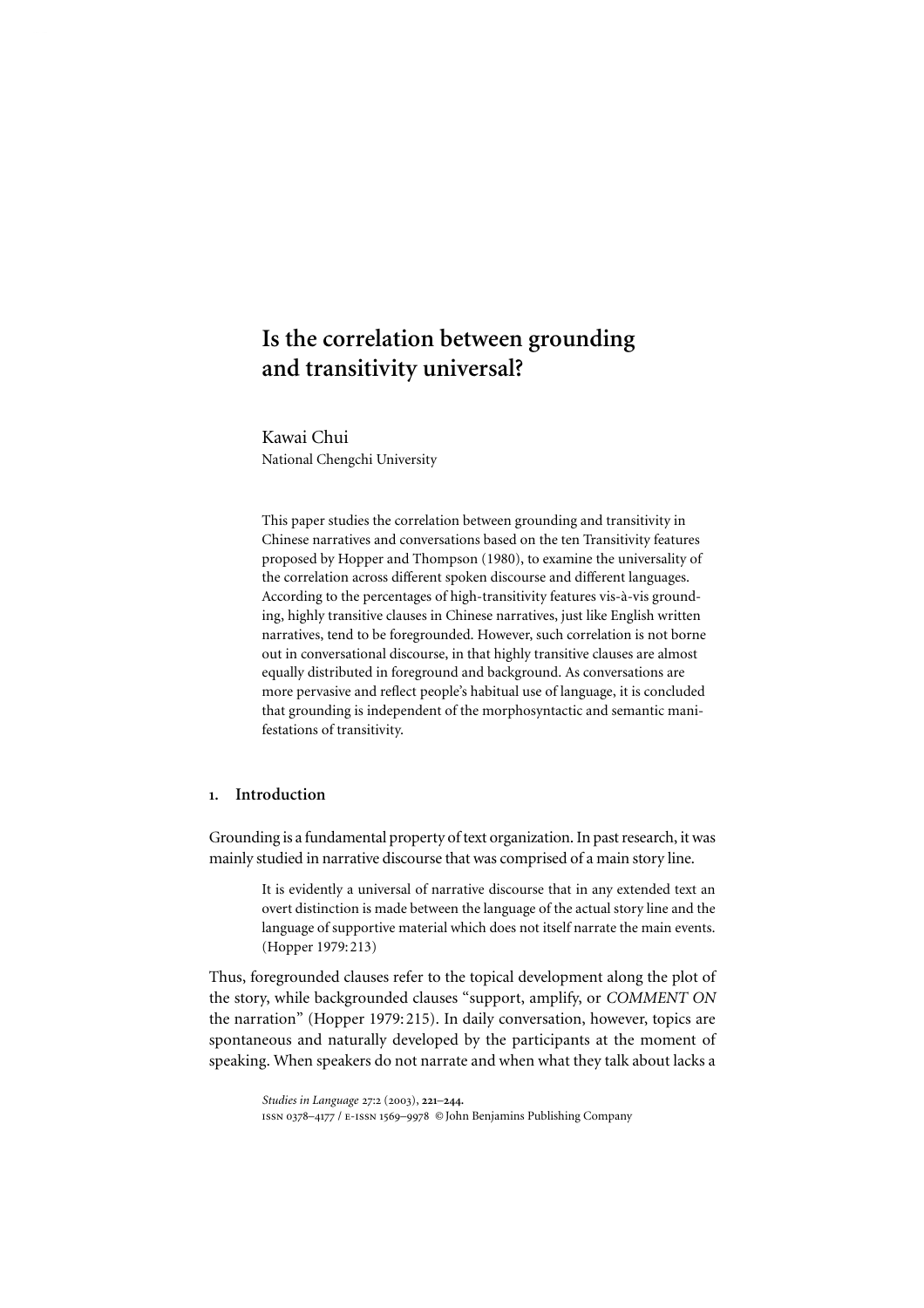clear story line, does grounding still legitimately characterize the various types of information in face-to-face interaction? Consider the conversational excerpt in example (1). The subject of talk is how speaker C interacted with her boyfriend in class by continuously looking at him, as expressed by the topical and foregrounded clause in IU8 to IU10 (see Appendix C for the definition of IU). The rest of the utterance conveys background information, orienting the topic with temporal information — 'every time I attended the math class' (IU2), the location of the boyfriend — 'he sat on my right side' (IU3), and a reason for the seat arrangement which accounts for the boy's location — 'girls sat on one side, and boys sat on the other side' (IU4–6).

| (1) 1 |    | $C:  ranhou\%, \lambda$                                                                     |
|-------|----|---------------------------------------------------------------------------------------------|
|       |    | then                                                                                        |
| 2     |    | $(1.2)$ mei ci wo shang shuxue,                                                             |
|       |    | every time 1sG attend math class                                                            |
| 3     |    | ta jiu zuo zai wo you bian,                                                                 |
|       |    | 3sG then sit at 1sG right side                                                              |
| 4     |    | $$ women shi%,                                                                              |
|       |    | 1PI.<br>COP                                                                                 |
| 5     |    | nusheng $yi$ bian,                                                                          |
|       |    | girl one side                                                                               |
| 6     |    | nansheng yi bian ma,                                                                        |
|       |    | boy one side PRT                                                                            |
| 7     |    | B: $(0)$ < P $uh = P$ >,/                                                                   |
| 8     |    | BC.                                                                                         |
|       |    | C: <a bian="" ranhou="" wo="" zhe="" zheyangzi%,<br="">1sq this side like this<br/>then</a> |
| 9     |    | $$ yanzhu dou $\%$ ,                                                                        |
|       |    | eyeball all                                                                                 |
| 10    |    | yizhi $A$ > $\wedge$ kan ta zheyangzi,                                                      |
|       |    | continuously look 3sq like this                                                             |
|       |    | C: 'Then, every time I attended the math class, he sat on my right                          |
|       |    | side. We had girls sitting on one side, and boys sitting on the                             |
|       |    | other side.'                                                                                |
|       | B: | 'Uh.                                                                                        |

C: 'Then I kept looking at him from this side (i.e. the girls' side).'

Example (1) clearly illustrates the fact that utterances in conversation do receive different grounding status: some are pertinent to introducing a topic, while some support it in various ways. The pragmatic notion of grounding, which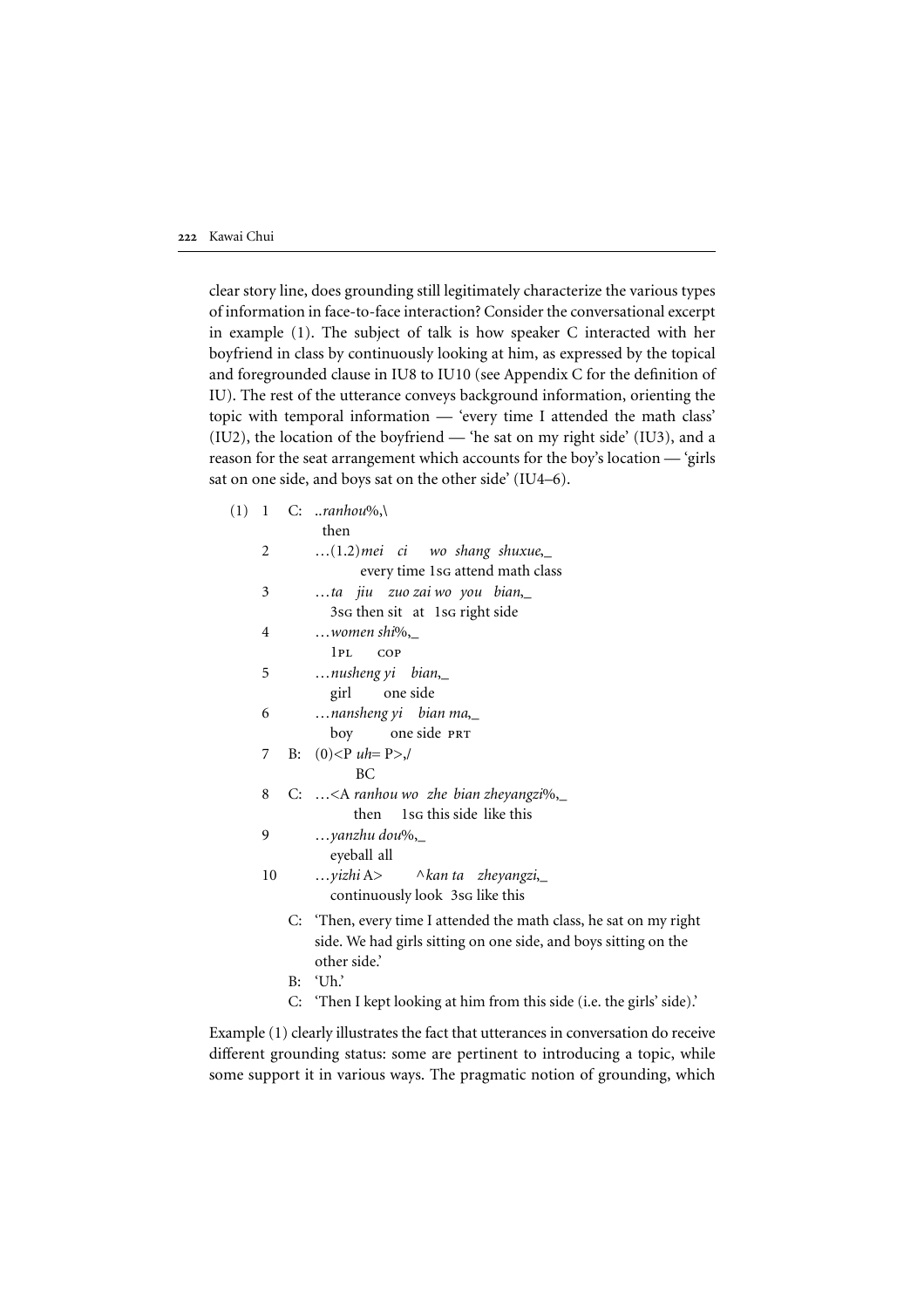manages different kinds of information in the two common types of spontaneous speech, is thus universal and genre-independent. As Hopper and Thomp son (1980:280–281) remark,

> in any speaking situation, some parts of what is said are more relevant than others. That part of a discourse which does not immediately and crucially contribute to the speaker's goal, but which merely assists, amplifies, or comments on it, is referred to as BACKGROUND. By contrast, the material which supplies the main points of the discourse is known as FOREGROUND.

Hopper and Thompson (1980:295) have further proposed a discourse pattern ing of transitivity in terms of grounding, since "[g]rounding itself reflects a deeper set of principles — relating to decisions which speakers make, on the basis of their assessment of their hearers' situation, about how to present what they have to say". The way to present what to say can be realized by the transitivity of the clause: "high Transitivity is correlated with foregrounding and low Transitivity with backgrounding" (Hopper and Thompson 1980:251). They also believe that

> the grammaticization of devices to indicate grounding in narrative begins in the more pervasive conversational genre, and is extended to other genres in a natural way; i.e., the same devices used to highlight the main points of a conversation are also appropriate in foregrounded parts of a narrative. (Hop per and Thompson 1980:283)

Since their study was based on English written narratives, the question remains: Do grounding and transitivity still correlate in different spoken discourse and across different languages? This paper will examine the universality of the correlation in two common types of Chinese discourse — oral narratives and daily conversations, based on the ten Transitivity features proposed by Hopper and Thompson (1980).

Section 2 introduces the corpus of data. The structuring of topics in both conversational and narrative discourse will be discussed in Section 3, which is crucial to determining the grounding status and the transitivity of the clause in Section 4. Section 5 presents data analysis, followed by the discussion of the correlation between grounding and transitivity across different discourse types and different languages in Section 6.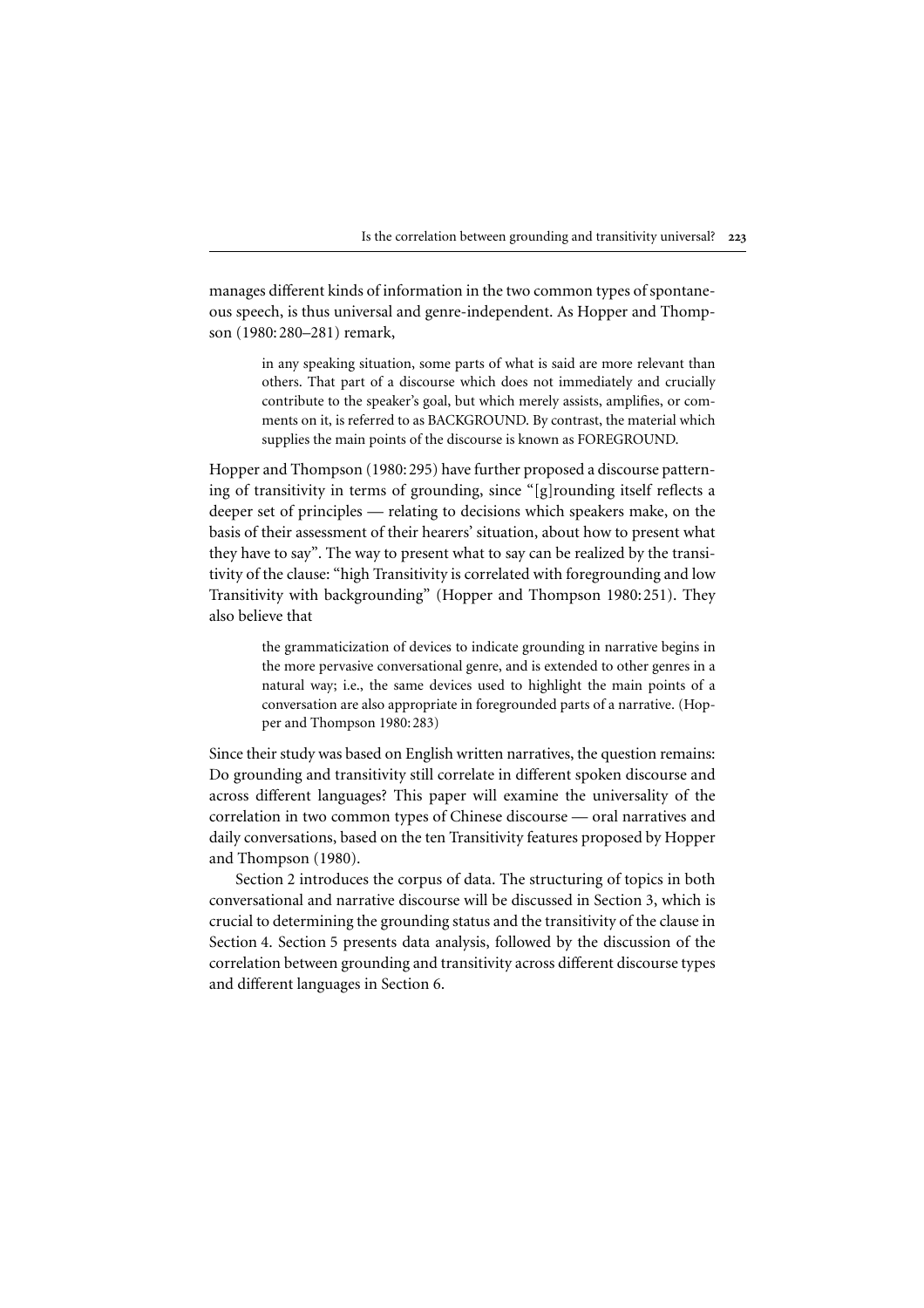#### 2. Database

The research reported in this study rests upon the quantitative-qualitative analysis of four oral narratives and four casual conversations. The narrative discourse in the database refers to recountings of the story line of the movie *Ghost* produced in 1990. In the movie, the leading actor is killed accidentally by a hoodlum in a conspiracy organized by the leading actor's best friend. Since the best friend needs to obtain a password from the leading actor's girlfriend to launder money, the leading actor, through the help of a medium, returns in the form of a ghost to protect the girlfriend and avenge himself on the best friend. The four narrators, two females and two males, had already seen the movie before the taping sessions, which took place in the speech laboratory of their office, where they were each requested to recount the story of the film without elicitation. Since the speakers and the interviewer were colleagues, the story was narrated in a natural way. The four narratives totaled thirty-six minutes.

The conversational data consist of four casual, unpremediated, multi-party conversations which took place from 1992 to 1995 among college students who knew each other. The first conversation had four participants; the second involved five; the third and the fourth were comprised of three speakers. The students were free to find topics of common interest. The data used in this study are twenty-minute excerpts from long recordings.

Subordinate clauses are not considered in the present study, because they function uniquely as the background in the corpus of data. Statements in the main clause, excluding copular clauses, presentative clauses, and clauses with nominal predicates, are the majority: 82.7% (464 out of 561) in storytelling, and 70.1% (1441 out of 2056) in everyday talk.

#### 3. Structuring Topics in Discourse

To discuss the correlation between grounding and transitivity, the grounding status of a clause has to be first determined. In narrative discourse, foregrounded and backgrounded clauses can be identified within an episode — a thematic unit used to characterize the plot of the story (Tomlin 1987; van Dijk 1981). Without a main story line, how can the two types of clauses be distinguished in conversation? This section will propose that the notion 'topic chain' is useful for characterizing the advancement of conversational topics, as well as the progression of narrative episodes, so the results can be compared on the same basis.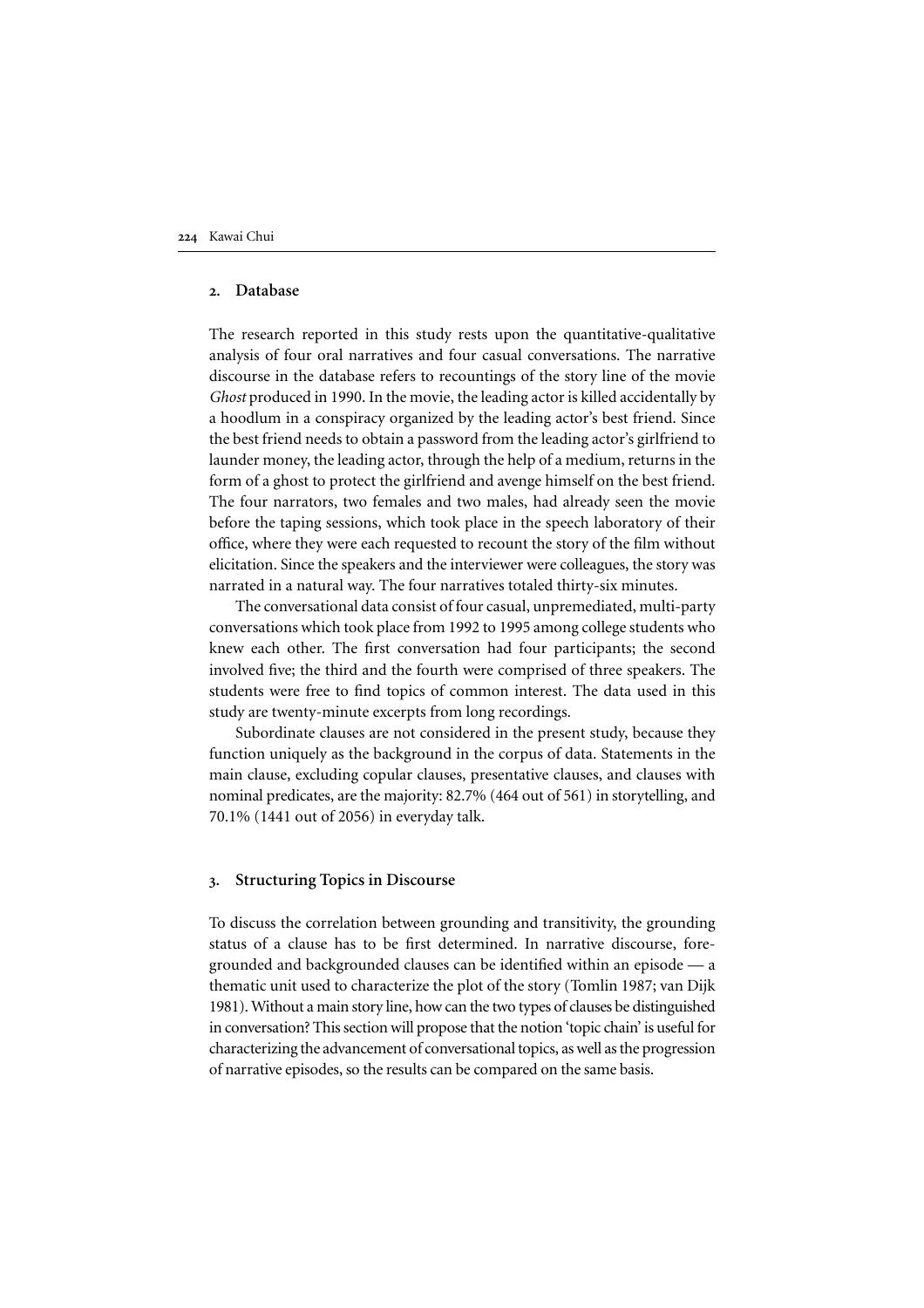Tsao (1979, 1987, 1988, 1990) has suggested that a 'topic chain' is a basic discourse unit, which can be characterized as a series of sentences sharing the same topic; the initial np of the first sentence is the topic which, in turn, functions as the topic of the whole chain. Shi (1989), on the other hand, regards the 'topic chain' as Is the correlation between grounding and transitivity universal?<br>
Tsao (1979, 1987, 1988, 1990) has suggested that a 'topic chain' is a basic<br>
discourse unit, which can be characterized as a series of sentences sharing the Is the correlation between grounding and transitivity universal?<br>
Tsao (1979, 1987, 1988, 1990) has suggested that a 'topic chain' is a basic<br>
discourse unit, which can be characterized as a series of sentences sharing the topic of the first clause in a topic chain is the referent for the unrealized topics in the chain of the following clauses. You's (1998) terminology is 'topic continuity', Is the correlation between grounding and transitivity universal?<br>
Tsao (1979, 1987, 1988, 1990) has suggested that a 'topic chain' is a basic<br>
discourse unit, which can be characterized as a series of sentences sharing the

> The scope of T[opic] C[ontinuity] can be defined in terms of semantic propositions as follows: the previous proposition of the first proposition of a topic continuity and the following proposition of the last proposition should be subsumed by other macropropositions, i.e. should belong to other discourse topics/themes. In the surface structure, the use of noun phrases…and changes in time or place usually indicate the end of the previous topic continuity and the beginning of a new topic continuity…. In addition, TC is a hierarchical discourse structure; a topic continuity may contain several sub-topic continuities (sub-TC), which may contain their own sub-topic continuities. (You 1998:40)

The term 'topic chain' is still employed in the present study to analyze the structuring of conversational and narrative topics. Yet, the notion is defined in a different way: topic chains as discourse units characterize text organization based on the semantic relationship between utterances. A sequence of clauses about the same subject matter introduces a topic; a topic, or more commonly, a number of semantically-connected topics then form a topic chain; the topic chains sharing the identical theme further constitute a larger topic chain. In the corpus, three levels of topic chains were identified for conversations: 'topic chain', 'sub-topic chain', and 'sub-sub-topic chain'; two levels for narratives.

## 3.1 Topic chain

A topic chain (TC) is typically comprised of a set of topics sharing the same theme, whose boundary represents major changes in time, place, event, or character(s). For general discussion of subject matter, events within the topic chain have no reference time or place. Table 1 illustrates three consecutive topic chains, namely 'Seafood', 'Car Accident', and 'Doctors'. The topic succession does not follow the actual temporal sequence, since the car accident happened years before the seafood events.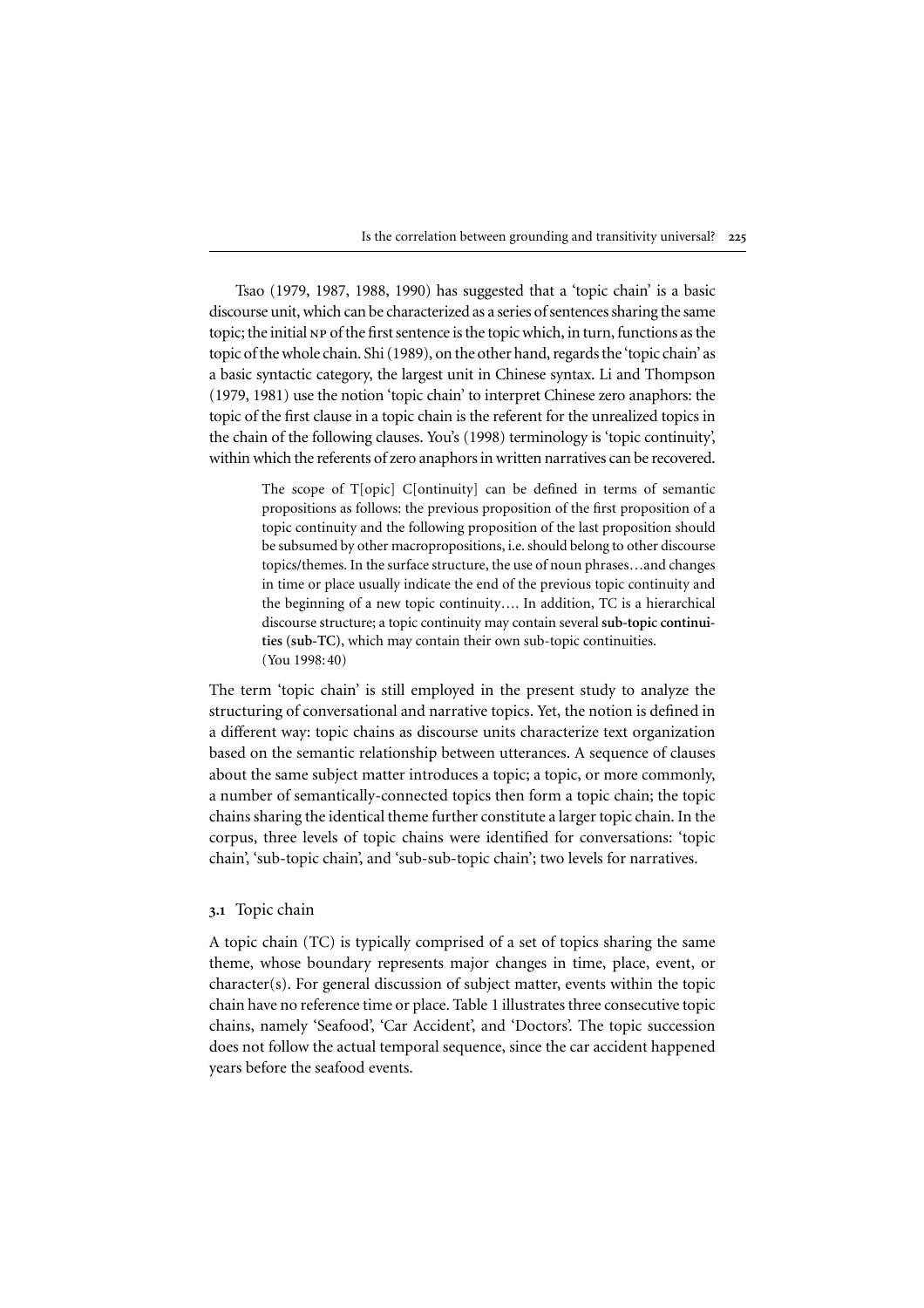| TC                                       | Time                                                                              | Place  | Event                           | Character(s)                                                 |
|------------------------------------------|-----------------------------------------------------------------------------------|--------|---------------------------------|--------------------------------------------------------------|
| 'Seafood'<br>'Car Accident'<br>'Doctors' | one day in Boston<br>another day in Oregon Oregon<br>another day in Boston Boston | Boston | quality of fish<br>car accident | fish<br>a boyfriend<br>medical diagnosis a doctor, a patient |

Table 1. Topic chains

| Table 2. Interruption within a topic chain |  |  |
|--------------------------------------------|--|--|
|                                            |  |  |

| TC.                      | Time                                                 | Place                 | Event                                                      | Character(s)                      |
|--------------------------|------------------------------------------------------|-----------------------|------------------------------------------------------------|-----------------------------------|
| 'Speaker C's<br>Romance' | junior-high-school speaker C's<br>time               | junior high<br>school | relationship with<br>the first boyfriend                   | speaker C, the first<br>boyfriend |
| 'Long Hair'              | high-school time                                     | generic               | wearing long hair                                          | speakers A, B, C                  |
| continued                | 'C's Romance' junior-high-school speaker C's<br>time | junior high<br>school | relationship with<br>the second boyfriend second boyfriend | speaker C, the                    |

A topic chain can be interrupted by a separate theme. The talk in Table 2 centers on the speakers' past romance. While C communicates about her boyfriends in junior high school and just finished the story concerning the first boyfriend, another speaker interrupts and brings up a different topic on wearing long hair in high school. After which the original topic chain is resumed, and C continues telling about the second boyfriend.

#### 3.2 Sub-topic chain

Within each topic chain may be found more than one subsidiary topic chain of the same theme; that is, the 'sub-topic chain' (sub-TC). The sub-TCs may not be inherently ordered. Nor do they necessarily share the same temporal and spatial information with their host TC. The speakers in Table 3 are discussing the departmental gathering to be held at the end of the semester. Since the place of the party has not yet been decided, the seven sub-TCs about the important elements to hold the gathering consistently refer to the same time but lack a specific location.

The space and time in other sub-TCs may be distinct from those of their host TC. In the narrative TC on the leading actor (i.e. the man) thwarting his friend's conspiracy (see Appendix A) in Table 4, a narrator first focused on the friend who tries to launder money by transferring it to a bank account ('Friend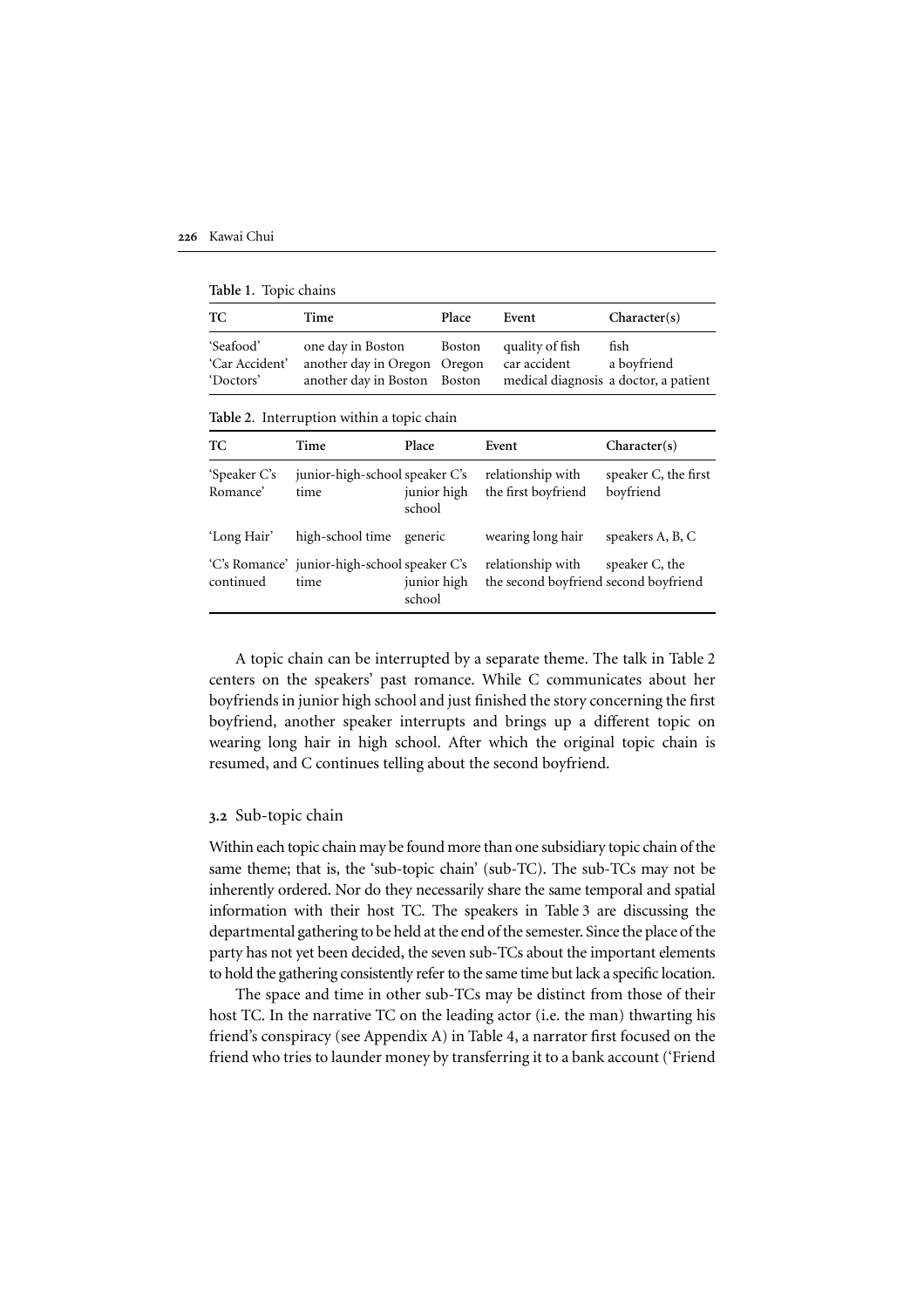| TC: 'Departmental Gathering' |                 |                                             |                 |  |  |
|------------------------------|-----------------|---------------------------------------------|-----------------|--|--|
| $Sub-TCs$                    | Time            | Event                                       | Character(s)    |  |  |
| 'Food Arrangement'           | end of semester | arrange for food                            | food, utensils  |  |  |
| 'Place'                      | end of semester | the place holding the<br>gathering          | place, expense  |  |  |
| 'Gas'                        | end of semester | gas for cooking                             | gas, food       |  |  |
| 'Food Containers'            | end of semester | choose the right kind of<br>food containers | food containers |  |  |
| 'Helpers'                    | end of semester | check the schedules of<br>helpers           | students        |  |  |
| 'Entertainment'              | end of semester | arrange for perform-<br>ances at the party  | a teacher       |  |  |
| 'Making Tables'              | end of semester | make tables for the<br>party                | tables          |  |  |

|  |  |  | Table 3. Sub-topic chains |  |
|--|--|--|---------------------------|--|
|--|--|--|---------------------------|--|

Launders Money'). Then, the recounting was shifted to the leading actor who transfers the money to another account before the friend does ('Man Transfers Money'). The last sub-TC goes back to the friend when he finds the money is gone ('Friend Discovers Money Being Transferred').

# The sub-TCs do not necessarily proceed sequentially; a new sub-TC of a previous topic chain can be brought up after other unrelated topic chains. For instance, the last sub-TC of 'Departmental Gathering' in Table 3 is 'Making Tables', after which the speakers discuss 'Playlet Presentation', 'Art Exhibition', and then 'Departmental Directories'. After 'Departmental Directories', the participants return to 'Departmental Gathering' and resume the old topic of entertainment. Afterward, 'Playlet Presentation' is also resumed to introduce a new sub-TC about audience.

Non-sequential sub-TCs are not interruptions, since no one initiates a different topic in the middle of the talk. A real instance of interruption within an ongoing sub-TC can be found in Table 5. The speaker is sharing her own experience in seeing a cockroach in the library, but she stops and discusses with other speakers whether cockroaches can fly or make noises, after which she resumes and finishes the interrupted topic.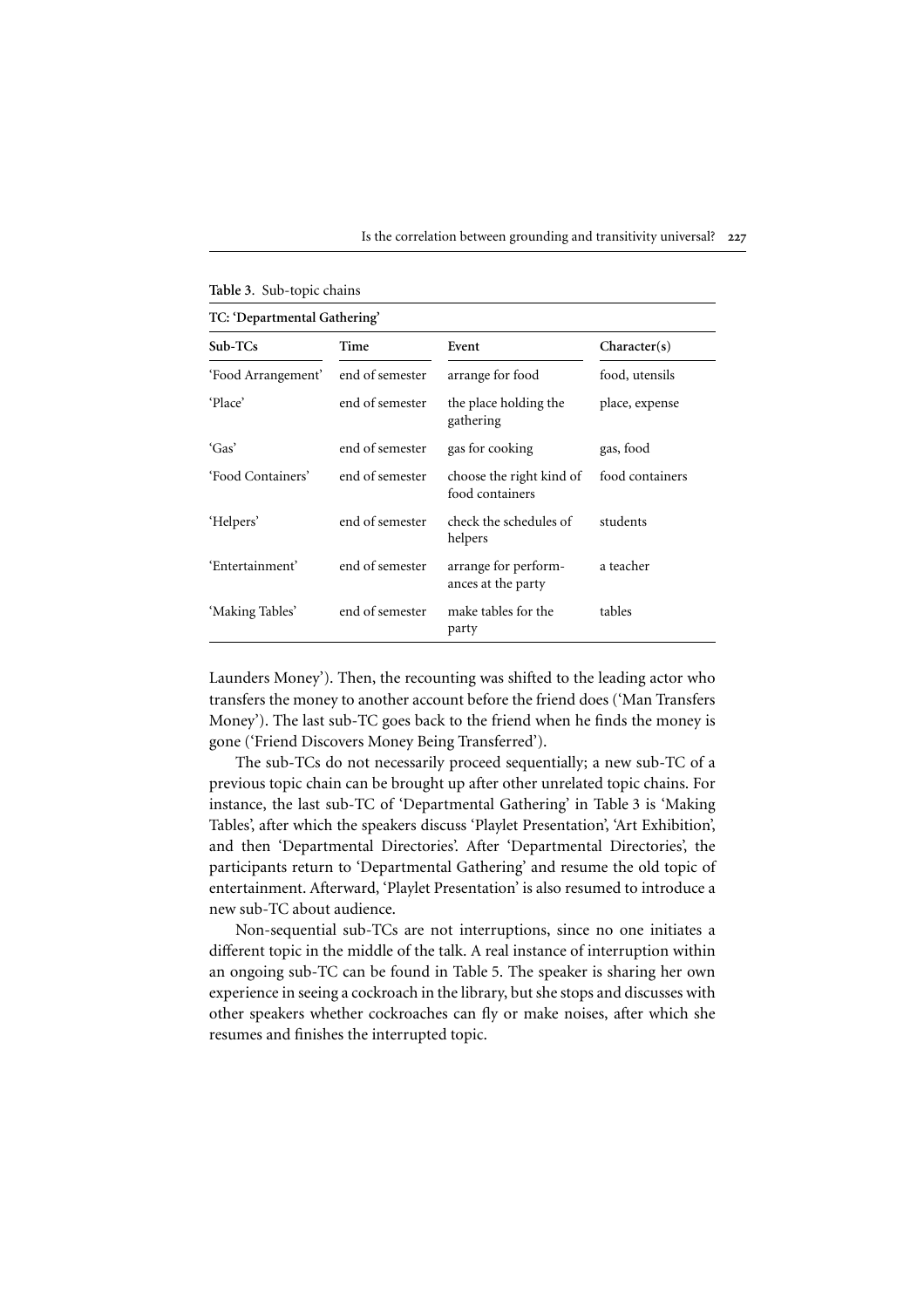| $Sub-TCs$                                     | Time           | Place  | Event                                                             | Character(s)             |
|-----------------------------------------------|----------------|--------|-------------------------------------------------------------------|--------------------------|
| 'Friend Launders<br>Money'                    | one day        | office | the friend starts to<br>launder money                             | friend,<br>illegal money |
| 'Man Transfers Money'                         | another<br>day | bank   | the man transfers<br>the money to the<br>medium's bank<br>account | man,<br>illegal money    |
| 'Friend Discovers Money<br>Being Transferred' | another<br>day | office | the friend discovers<br>his money being<br>transferred            | friend,<br>illegal money |

#### Table 4. Sub-topic chains of different times and places

TC: 'Man Thwarts the Conspiracy'

| Table 5. Interruption within a sub-topic chain |  |  |
|------------------------------------------------|--|--|
|                                                |  |  |

| TC: 'Cockroaches'                         |                          |         |                                                                         |                                              |  |  |
|-------------------------------------------|--------------------------|---------|-------------------------------------------------------------------------|----------------------------------------------|--|--|
| $Sub-TCs$                                 | Time                     | Place   | Event                                                                   | Character(s)                                 |  |  |
| 'A Cockroach in the<br>Library'           | some time<br>in the past | library | speaker A found a<br>cockroach in the<br>library                        | speaker A,<br>a male student.<br>a cockroach |  |  |
| 'Cockroaches'<br>Attributes'              | generic                  | generic | speakers discuss<br>whether cock-<br>roaches can fly and<br>make noises | cockroaches                                  |  |  |
| 'A Cockroach in the<br>Library' continued | some time<br>in the past | library | speaker A's reac-<br>tion                                               | speaker A                                    |  |  |

#### 3.3 Sub-sub-topic chain

The sub-topic chain can be further divided into 'sub-sub-topic chain' (sub-sub-TC) whose content is directly subsidiary to its host sub-TC, but indirectly related to the TC as a whole. Table 6 indicates two sub-sub-TCs on speaker B's first boyfriend (sub-TC1) which is part of the speaker's romance in senior high school (TC). Like the TCs in Table 1 and the sub-TCs in Table 4, the two subsub-TCs here  $-$  'Meeting the Boy' and 'A Girl Confiding about the Boy'  $$ occur at different times and places.

A topic chain boundary may coincide with its first sub-topic chain boundary, as a sub-topic chain boundary does with its first sub-sub-topic chain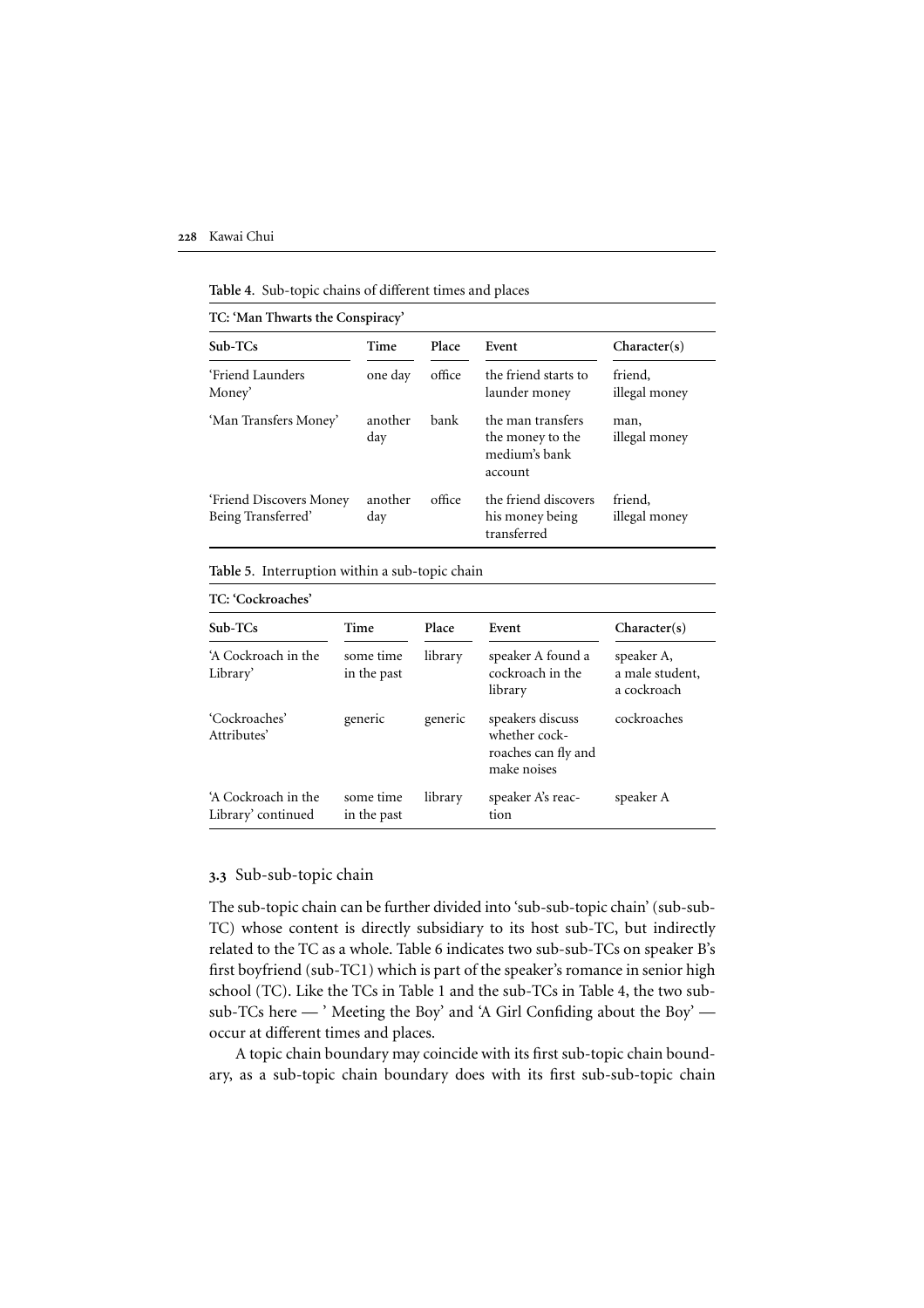boundary. It is counted, respectively, as an instance of TC and an instance of sub-TC in the present tabulation. The frequency distribution of the various levels of topic chain in the two types of discourse is presented in Table 7.

In short, topic chains, whether narrative or conversational, display a hierarchical organization similar to the organization of 'supertopics', 'topics', and 'subtopics' proposed by Chafe (1994), and to the structuring of 'topic continuity' in You's (1998) framework. Most of the topics proceed sequentially, Is the correlation between grounding and transitivity universal?<br>
boundary. It is counted, respectively, as an instance of TC and an instance of<br>
sub-TC in the present tabulation. The frequency distribution of the various<br> be organized in a temporal sequence. Moreover, an on-going conversational topic, be it part of a topic chain or of a (sub)-sub-topic chain, can be interrupted by a new distinct theme, after which the speakers can go back to the interrupted topic; or without interruption, an old topic can be brought up again

|                                          | TC: 'Speaker B's Romance at Senior High' |                 |                                                              |                                     |  |  |  |  |
|------------------------------------------|------------------------------------------|-----------------|--------------------------------------------------------------|-------------------------------------|--|--|--|--|
| Sub-TC1: 'First Boyfriend'               |                                          |                 |                                                              |                                     |  |  |  |  |
| Sub-Sub-TC1                              | Time                                     | Place           | Event                                                        | Character(s)                        |  |  |  |  |
| 'Meeting<br>the Boy'                     | first year in<br>senior high             | a meeting place | discuss how spea-<br>ker B met the boy                       | speaker B,<br>the first boy         |  |  |  |  |
| Sub-Sub-TC2                              | Time                                     | Place           | Event                                                        | Character(s)                        |  |  |  |  |
| 'A Girl Con-<br>fiding about<br>the Boy' | third year in<br>senior high             | cram school     | the boy wrote<br>about speaker B                             | a girl, speaker<br>B, the first boy |  |  |  |  |
| Sub-TC2                                  | Time                                     | Place           | Event                                                        | Character(s)                        |  |  |  |  |
| 'Second Boy-<br>friend'                  | senior-high-<br>school time              | street          | discuss how spea-<br>ker B met and got<br>along with the boy | speaker B,<br>the second boy        |  |  |  |  |

|  |  | Table 7. Frequency distribution of TCs, sub-TCs, and sub-sub-TCs |  |  |  |  |
|--|--|------------------------------------------------------------------|--|--|--|--|
|--|--|------------------------------------------------------------------|--|--|--|--|

|             |    | narratives |     | conversations |
|-------------|----|------------|-----|---------------|
|             | n  | $\%$       | n   | $\%$          |
| <b>TCs</b>  | 38 | 77.6       | 37  | 34.2          |
| Sub-TCs     | 11 | 22.4       | 57  | 52.8          |
| Sub-sub-TCs | 0  | 0.0        | 14  | 13.0          |
| total:      | 49 | 100.0      | 108 | 100.0         |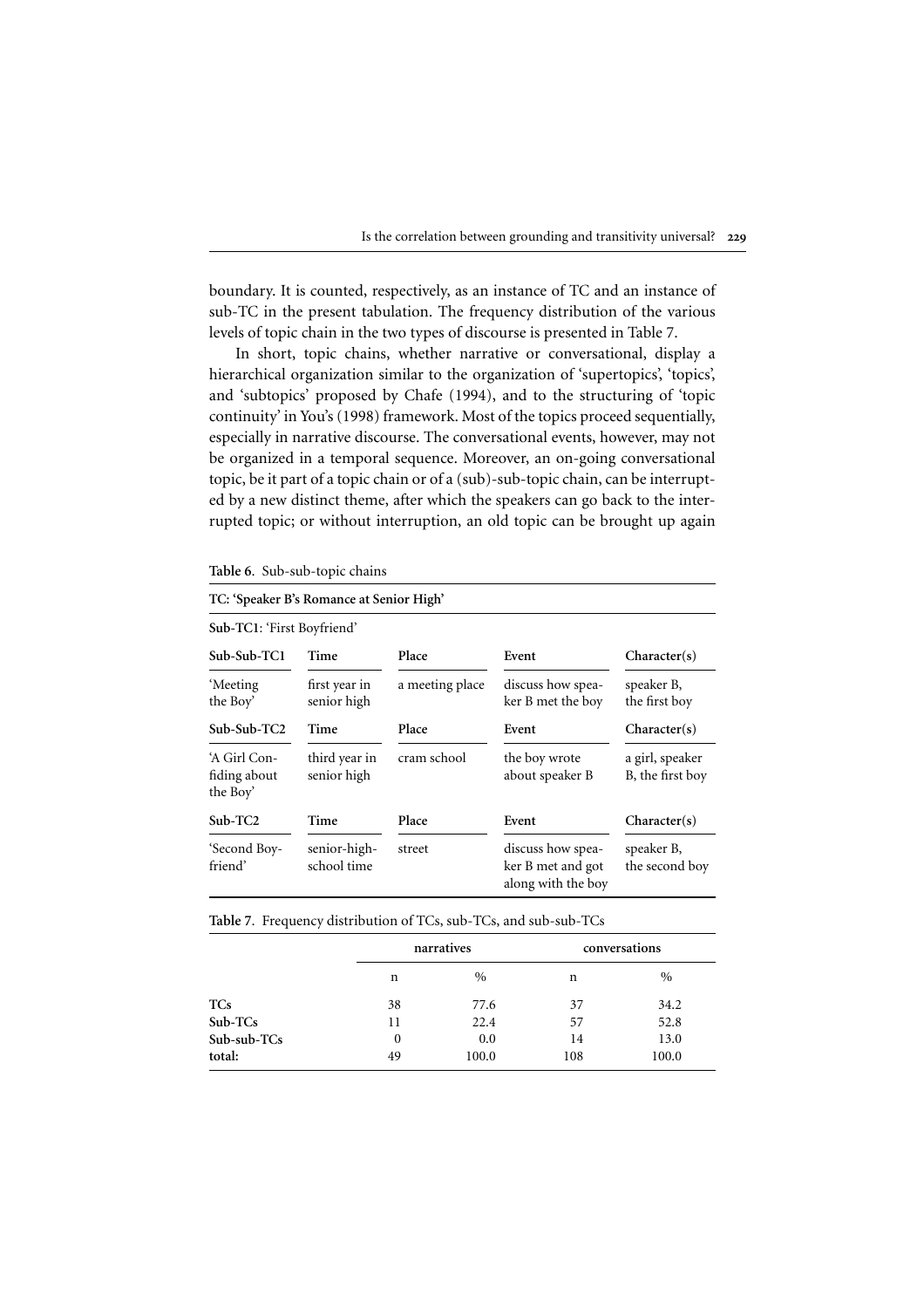after other unrelated topic chains. Thus, topic development is spontaneous and, in daily chat, can be negotiated among the speakers.

#### 4. Identification of foregrounded and backgrounded clauses

The purpose of studying the topic chain structure is to identify foregrounded and backgrounded clauses in TC, sub-TC, or sub-sub-TC. Foregrounded clauses introduce different topics within their local (sub-(sub-))TC domain. Backgrounded clauses, on the other hand, are orientations, descriptions, elaborations, and digressions concerning one particular topic. This section will illustrate the identification of these two types of clauses in context.

One of the conversational topic chains is 'Handwriting and Computer Documentation' that consists of three sub-topic chains: 'the person Z's handwriting and documents', 'the person Lu's handwriting and documents', and 'the person Gi's handwriting and documents'. All the utterances in the second subtopic chain are presented in example (2). It has two foregrounded events moving the topics from computer documents (IU2–3) to Lu's handwriting (IU6–7). The clause in L's second turn *ni kan ta de zi* 'you look at his handwriting' (IU5) is backgrounded, because it functions to orient the major character from 'Lu's document' to 'Lu's handwriting'. So is the last clause (IU8–10), elaborating that Lu's pretty writing has many different styles.

|   | (2) 1 L: (.7) <a a="" meiyou="">.</a>                             |
|---|-------------------------------------------------------------------|
|   | <b>NEG</b>                                                        |
| 2 | $\ldots$ xiang Lu $o = \lambda$                                   |
|   | like Lu PRT                                                       |
| 3 | $\dots(1.)$ ta de <l2 document="" l2=""> dou nong de<br/>hao</l2> |
|   | 3sG ASSC document all make compl very                             |
|   | piaoliang dui bu dui,                                             |
|   | pretty right NEG right                                            |
|   | 4 Z:  < PP $hm = PP$ >.                                           |
|   | BС                                                                |
|   | 5 L: (0)ni kan ta de zi,                                          |
|   | 2sg look at 3sg Assc character                                    |
| 6 | $ta$ nage zi $o=$ ,                                               |
|   | 3sG that character PRT                                            |
|   |                                                                   |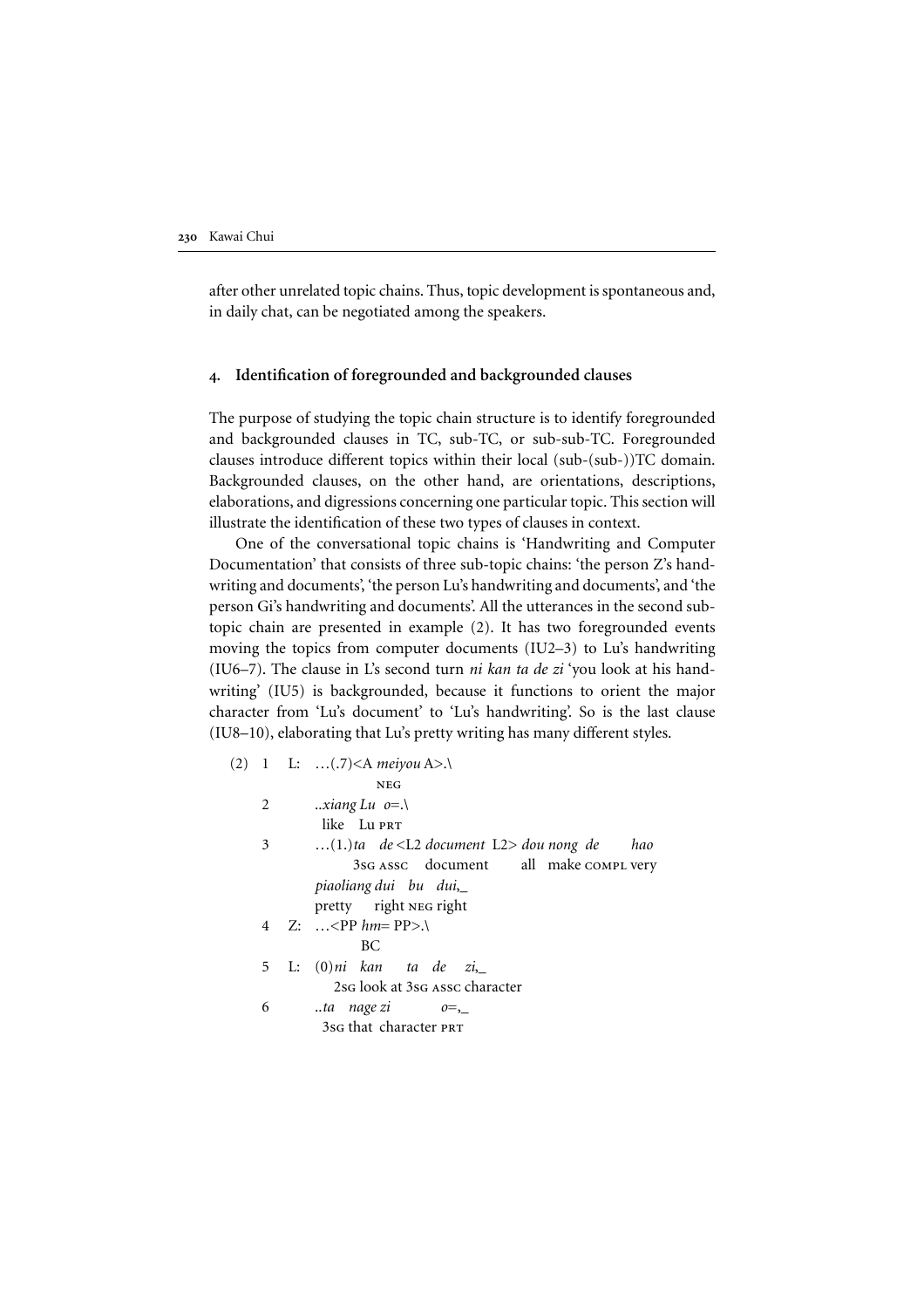| 7  |    | $\ldots$ zhende hao piaoliang.\                                               |
|----|----|-------------------------------------------------------------------------------|
|    |    | really very be.pretty                                                         |
| 8  |    | (1.1) ergie ta ziji benshen de zi=,                                           |
|    |    | moreover 3sG SELF per se ASSC character                                       |
| 9  |    | benshen $\wedge$ jiu hen you hen%--                                           |
|    |    | per se EMP very have very                                                     |
| 10 |    | (.7) you henduo \ butongde <l2 l2="" style="">.\</l2>                         |
|    |    | have many different style                                                     |
|    |    | 11 H:  < PP $oh = PP$ >?/                                                     |
|    |    | BС                                                                            |
|    |    | L: 'No, like Lu, his documents are all very pretty, right?'                   |
|    | Z: | Hm.                                                                           |
|    |    | L: 'You look at his handwriting. His handwriting is really very               |
|    |    | pretty. Moreover, his own writinghe can write in many differ-<br>ent styles.' |

H: 'Oh.'

Example (3) illustrates the identification of foregrounded and backgrounded clauses in a narrative topic chain about the murderer breaking into the leading actress's house ('Murderer Breaks into Woman's House', see Appendix A). The foregrounded clauses move the topical events from the woman changing clothes at home (IU8–9), to the hoodlum breaking into the woman's house (IU10–11), then to the man scaring a cat (IU24–25), and finally to the cat scaring the hoodlum away (IU26–27). The rest of the excerpt is background information. First, the preceding topic chain, 'Man Stays in the World after Death' (see Appendix A), already mentions that the man does not go to heaven after death but follows and stays beside the girlfriend. Thus, the clause in IU4 indicates the man's habitual behavior of following his girlfriend, which accounts for his presence in the topic chain. The man's recognition that the hoodlum is the murderer (IU12–15), and his nervousness and worry (IU16–19), together explain why the man has to save the woman by scaring the cat. Finally, the clause in IU21–22 is a pre-announcement for resolving the predicament.

(3) 1 W: …(H)*jieguo*=?/ as a result 2 …(1.3)*youyitian*=?/ one day 3 …(.8)*youyitian*=,\_ one day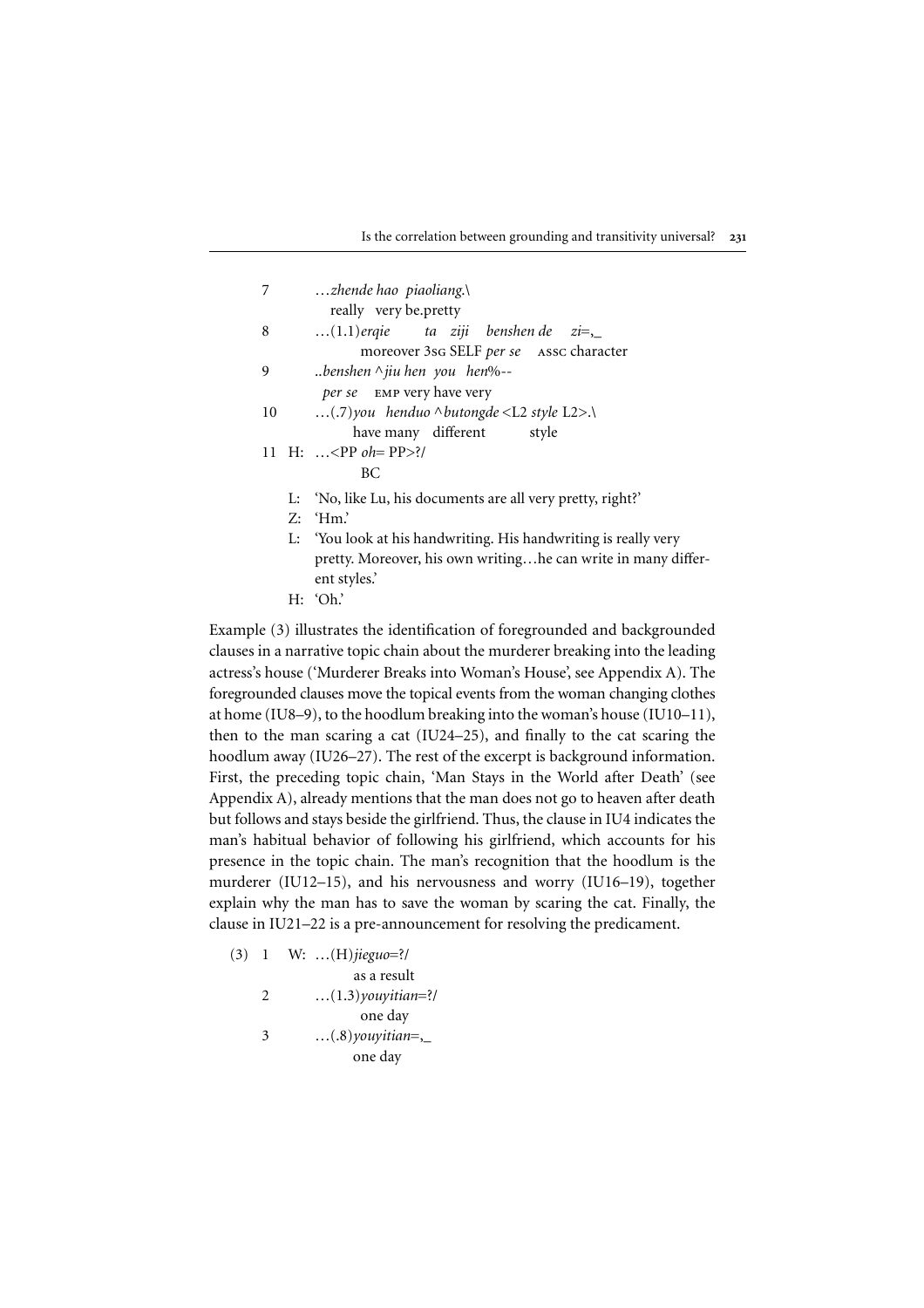| 4  | …ta gen zhe ta nupengyou.∖<br>3sG follow DUR 3sG girlfriend |
|----|-------------------------------------------------------------|
| 5  |                                                             |
|    | $zai=ta$ nupeng,<br>be:at 3sg REPAIR                        |
| 6  | $zai$ jiali deshihou.                                       |
|    | be:at home when                                             |
| 7  | (.8) $uh =$ ,                                               |
|    | PF                                                          |
| 8  | $$ ta% —                                                    |
|    | 3sg                                                         |
| 9  | nupengyou zheng zai huanyifu, $\setminus$                   |
|    | girlfriend just PROG change clothes                         |
| 10 | (.7) ranhou you yige $\land$ huairen, $\land$               |
|    | then there:be one bad guy                                   |
| 11 | ∧huairen chuang<br>jinlai.\                                 |
|    | bad guy break into a house come in                          |
| 12 | $(H)$ jiu ta yi<br>$\wedge$ kan,                            |
|    | then 3sG as soon as look                                    |
| 13 | <i>jiushi</i> = zai= jieshang.\                             |
|    | that is on street                                           |
| 14 | shasi ta de nage=,                                          |
|    | kill 3sG ASSC that                                          |
| 15 | $\ldots$ nage= hunhun.                                      |
|    | that hoodlum                                                |
| 16 | $(H)$ ranhou ta jiu=,_                                      |
|    | then 3sG then                                               |
| 17 | ta jiu hen jinzhang.                                        |
|    | 3sG then very be:nervous                                    |
| 18 | $\dots(0.8)$ hen pa ta=,_                                   |
|    | very be: afraid sG                                          |
| 19 | zai qu shanghai ta nupengyou.\                              |
|    | again go hurt 3sG girlfriend                                |
| 20 | $(9)(H)$ suoyi=,_                                           |
|    | <b>SO</b>                                                   |
| 21 | $(1.2)$ ta jiu=,_                                           |
|    | 3sg then                                                    |
| 22 | xiang le yige banfa.\                                       |
|    | think of PF one way                                         |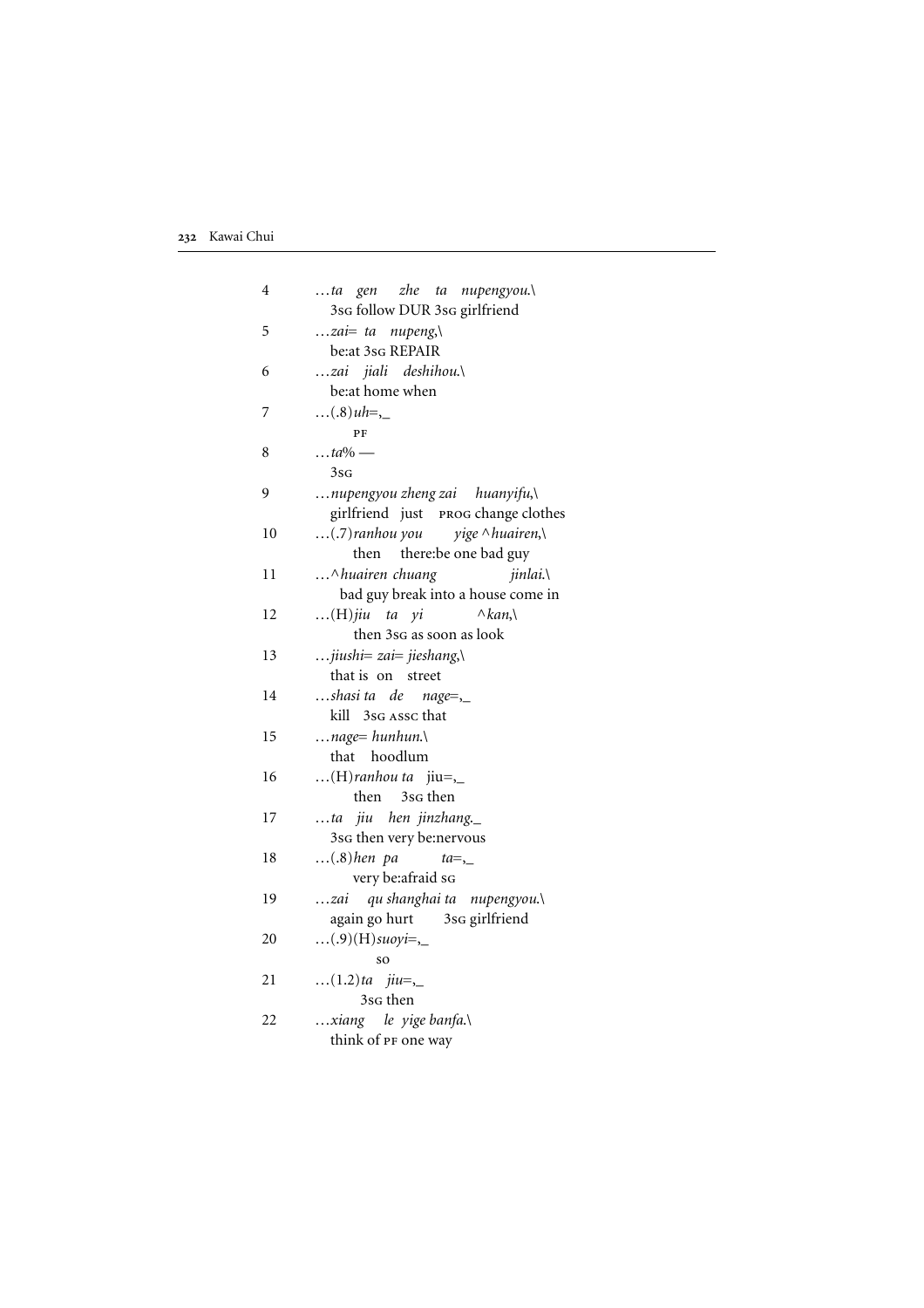| 23 | $\ldots$ <i>jiu</i> = $\ldots$      |
|----|-------------------------------------|
|    | then                                |
| 24 | $\dots(0.9)$ jingxia le= nage=,     |
|    | scare PF that                       |
| 25 | ta nupengyou= suo yang de mao.\     |
|    | 3sG girlfriend SUO raise Assc cat   |
| 26 | ranhou ba nage huairen gei gei=,    |
|    | then BA that bad guy GEI GEI        |
| 27 | $\dots(1.)$ gei $\wedge xiazou$ le. |
|    | GEI scare away PF                   |
|    |                                     |

W: 'As a result, one day, one day, he follows his girlfriend. At her…at home, uh…his girlfriend is changing clothes. Then, there is a bad guy….a bad guy breaking into the house. He takes a look (at the bad guy). The bad guy is the…the hoodlum who killed him on the street. He, then…then, he is very nervous. He is very afraid that the bad guy will hurt the girlfriend again. So, he thinks of a solution. (He) scares the cat that his girlfriend raises. Then (the cat) scares away the bad guy.'

Table 8 presents the frequency distribution of foregrounded and backgrounded clauses in the narrative and conversational texts.

### 5. Data analysis

Identifying foregrounded and backgrounded clauses is the first indispensable step to examine the correlation between grounding and transitivity. The discourse patterning of transitivity that "the foci of high Transitivity and low Transitivity correlate with the independent discourse notions of foregrounding and backgrounding respectively" (Hopper and Thompson 1980:294) is based on ten defining properties: 'kinesis', 'affirmation', 'mode', 'punctuality', 'aspect', 'participants', 'agency', 'volitionality', 'affectedness of O', and 'individuation of O'.

|                             | narratives |               | conversations |               |
|-----------------------------|------------|---------------|---------------|---------------|
|                             | n          | $\frac{0}{0}$ | n             | $\frac{0}{0}$ |
| Foregrounded clauses        | 161        | 34.7          | 375           | 26.0          |
| <b>Backgrounded clauses</b> | 303        | 65.3          | 1066          | 74.0          |
| total:                      | 464        | 100.0         | 1441          | 100.0         |

Table 8 Frequency distribution of foregrounded and backgrounded clauses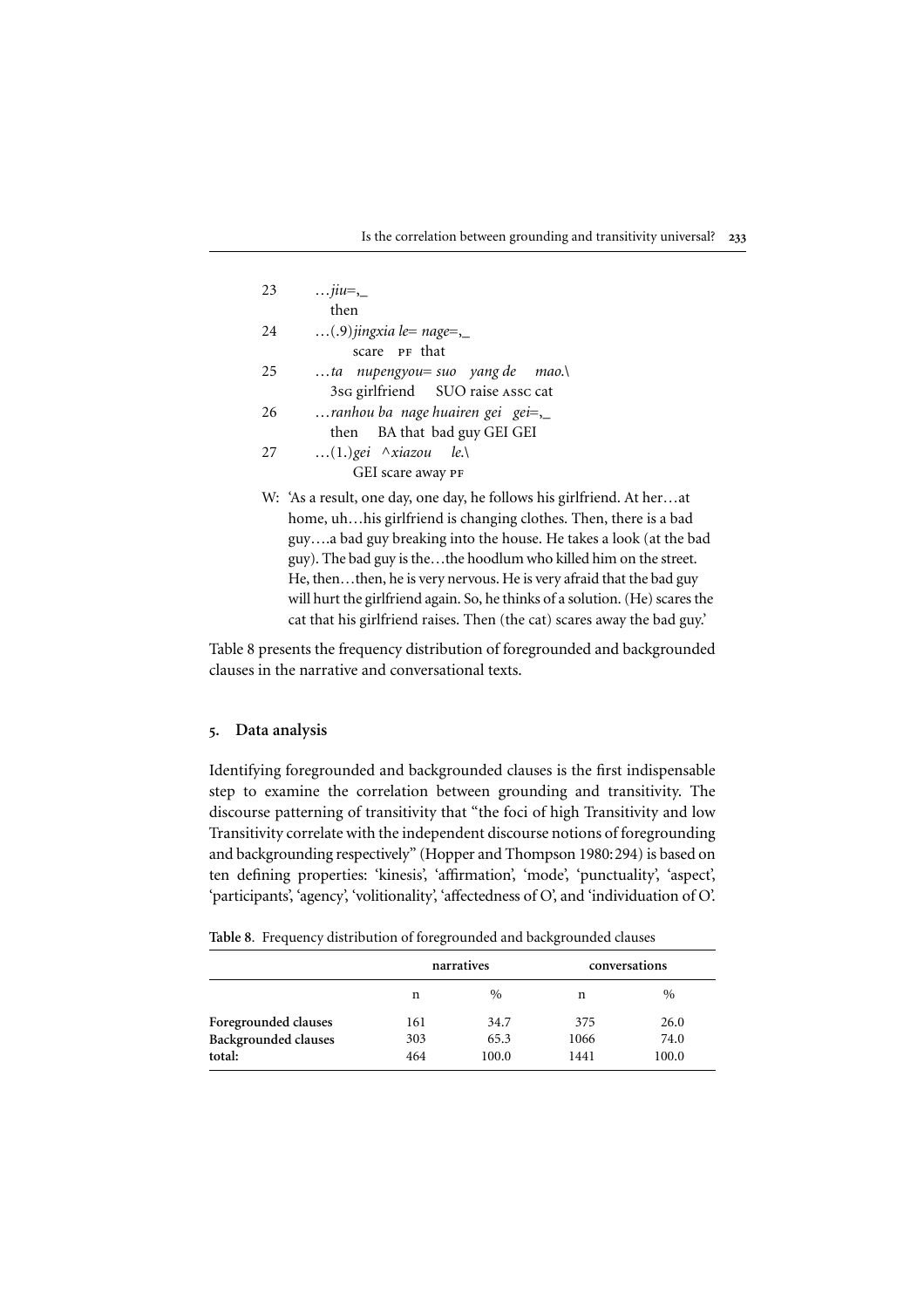These features can be categorized into two types: the first half are concerned with the 'speech event'; the second half with the 'participant'. Their respective frequency distribution vis-à-vis grounding in Chinese spoken discourse will be presented in this section.

#### 5.1 Speech event

'Kinesis' is concerned with the action-state distinction. Action and state verbs constitute the majority in the discourse data examined here: 72.6% (337 out of 464) in narratives, and 88.8% (1279 out of 1441) in the conversations. The minor verb types, categorized as 'others' in Table 9, are mental act, mental state, and process verbs. 'Affirmation' and 'mode' refer to the affirmative-negative and the realis-irrealis dichotomy, respectively. Their frequency distribution in foreground and background is given in Table 9.

The feature of punctuality "refers to the suddenness of an action, or the absence of a clear transitional phase between onset and completion" (Hopper and Thompson 1980:286). 'Aspect', being realized as 'perfectivity' in this study, is concerned with "an action viewed from its endpoint" (Hopper and Thompson 1980:252). These two factors have to do with action verbs only, because states are inherently continuous, undifferentiated, and boundless. The frequency distribution of punctual and non-punctual, perfective and imperfective clauses with respect to grounding is shown in Table 10.

|                     |             | narratives |             |            |             |            | conversations |            |
|---------------------|-------------|------------|-------------|------------|-------------|------------|---------------|------------|
|                     |             | foreground |             | background |             | foreground |               | background |
|                     | $\mathbf n$ | $\%$       | $\mathbf n$ | $\%$       | $\mathbf n$ | $\%$       | $\mathbf n$   | $\%$       |
| <b>Action verbs</b> | 134         | 83.2       | 113         | 37.3       | 271         | 72.3       | 535           | 50.2       |
| State verbs         | 11          | 6.8        | 79          | 26.1       | 86          | 22.9       | 387           | 36.3       |
| Others              | 16          | 10.0       | 111         | 36.6       | 18          | 4.8        | 144           | 13.5       |
| total:              | 161         | 100.0      | 303         | 100.0      | 375         | 100.0      | 1066          | 100.0      |
| Affirmative         | 154         | 95.7       | 258         | 85.1       | 326         | 86.9       | 878           | 82.4       |
| Negative            | 7           | 4.3        | 45          | 14.9       | 49          | 13.1       | 188           | 17.6       |
| total:              | 161         | 100.0      | 303         | 100.0      | 375         | 100.0      | 1066          | 100.0      |
| Realis              | 136         | 84.5       | 191         | 63.0       | 169         | 45.1       | 482           | 45.2       |
| <b>Irrealis</b>     | 25          | 15.5       | 112         | 37.0       | 206         | 54.9       | 584           | 54.8       |
| total:              | 161         | 100.0      | 303         | 100.0      | 375         | 100.0      | 1066          | 100.0      |

Table 9. 'Kinesis', 'affirmation', 'mode', and grounding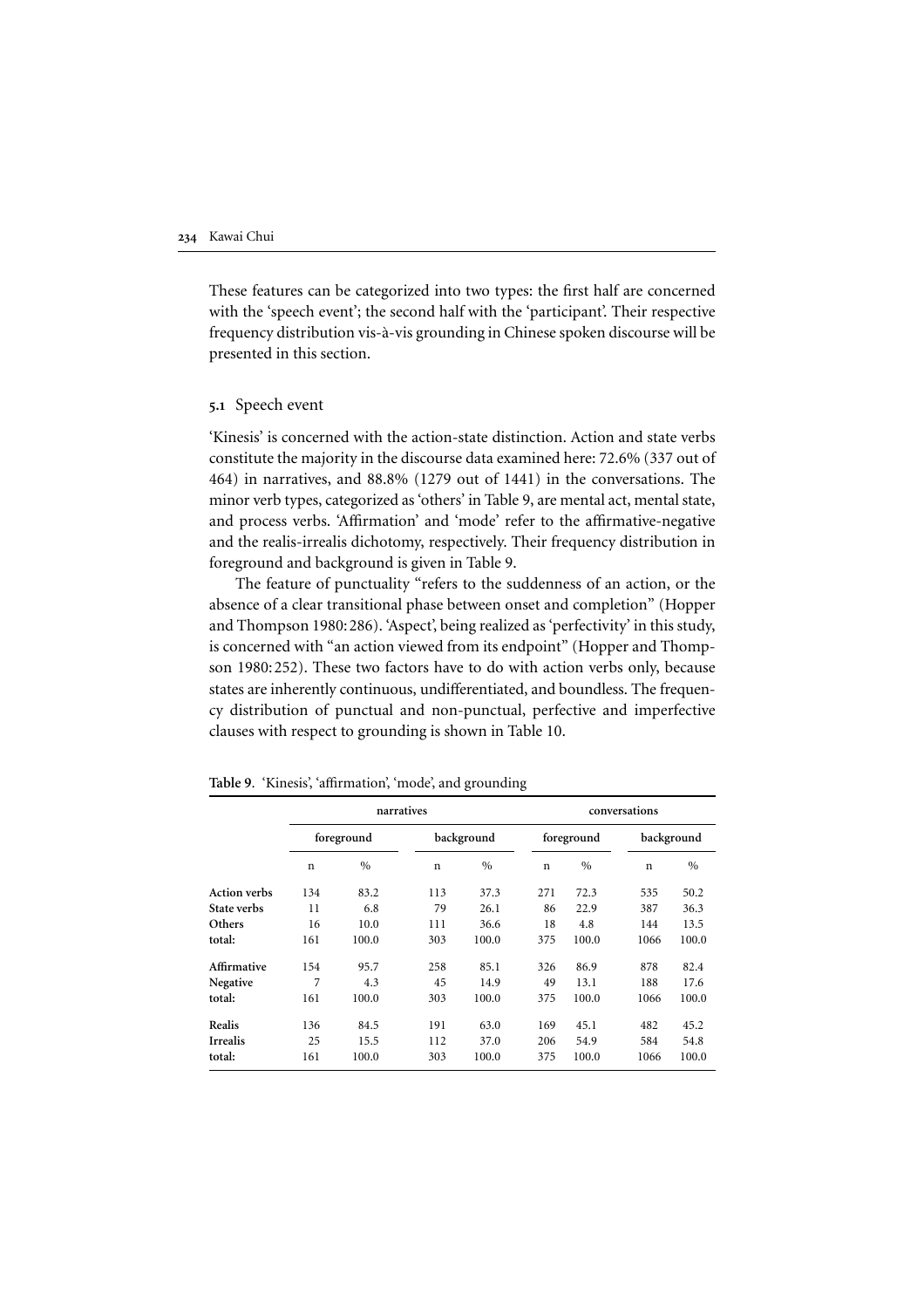|              |             | narratives |             |            | conversations |               |     |            |  |
|--------------|-------------|------------|-------------|------------|---------------|---------------|-----|------------|--|
|              | foreground  |            |             | background |               | foreground    |     | background |  |
|              | $\mathbf n$ | $\%$       | $\mathbf n$ | $\%$       | n             | $\frac{0}{0}$ | n   | $\%$       |  |
| Punctual     | 27          | 20.1       | 17          | 15.0       | 17            | 6.3           | 25  | 4.7        |  |
| Non-punctual | 107         | 79.9       | 96          | 85.0       | 254           | 93.7          | 510 | 95.3       |  |
| total:       | 134         | 100.0      | 113         | 100.0      | 271           | 100.0         | 535 | 100.0      |  |
| Perfective   | 66          | 49.3       | 42          | 37.2       | 70            | 25.8          | 130 | 24.3       |  |
| Imperfective | 68          | 50.7       | 71          | 62.8       | 201           | 74.2          | 405 | 75.7       |  |
| total:       | 134         | 100.0      | 113         | 100.0      | 271           | 100.0         | 535 | 100.0      |  |

Table 10. 'Punctuality, 'aspect', and grounding

### 5.2 Participant

The first feature related to participants is 'number of participants' taking part in speech events. Clauses taking sentential or verbal arguments were excluded in the present tabulation; those including three participants were calculated as two-participant clauses, since only four instances were found in the corpus three occurrences of *gei* 'give' and one occurrence of *jiao* 'teach'. 'Agency' refers to the participants in role A (for Agent, see Dixon 1979). This study defined it in terms of 'humanness'; thus, two kinds of participants were distinguished: 'human' and 'non-human'. Finally, the property of 'volitionality' only refers to human participants in role A performing an action purposefully (Hopper and

|                     | narratives     |            |             |            |             | conversations |             |            |  |  |
|---------------------|----------------|------------|-------------|------------|-------------|---------------|-------------|------------|--|--|
|                     |                | foreground |             | background |             | foreground    |             | background |  |  |
|                     | $\mathbf n$    | $\%$       | $\mathbf n$ | $\%$       | $\mathbf n$ | $\frac{0}{0}$ | $\mathbf n$ | $\%$       |  |  |
| One participant     | 50             | 38.5       | 117         | 56.8       | 166         | 50.6          | 502         | 61.8       |  |  |
| Two participants    | 80             | 61.5       | 89          | 43.2       | 162         | 49.4          | 310         | 38.2       |  |  |
| total:              | 130            | 100.0      | 206         | 100.0      | 328         | 100.0         | 812         | 100.0      |  |  |
| Human A             | 104            | 98.1       | 11          | 61.1       | 117         | 89.3          | 130         | 86.7       |  |  |
| Non-human A         | $\overline{2}$ | 1.9        | 7           | 38.9       | 14          | 10.7          | 20          | 13.3       |  |  |
| total:              | 106            | 100.0      | 18          | 100.0      | 131         | 100.0         | 150         | 100.0      |  |  |
| <b>Volitional A</b> | 63             | 60.6       | 5           | 45.5       | 58          | 49.6          | 59          | 45.4       |  |  |
| Non-volitional A    | 41             | 39.4       | 6           | 54.5       | 59          | 50.4          | 71          | 54.6       |  |  |
| total:              | 104            | 100.0      | 11          | 100.0      | 117         | 100.0         | 130         | 100.0      |  |  |

Table 11. 'Participant', 'agency', 'volitionality', and grounding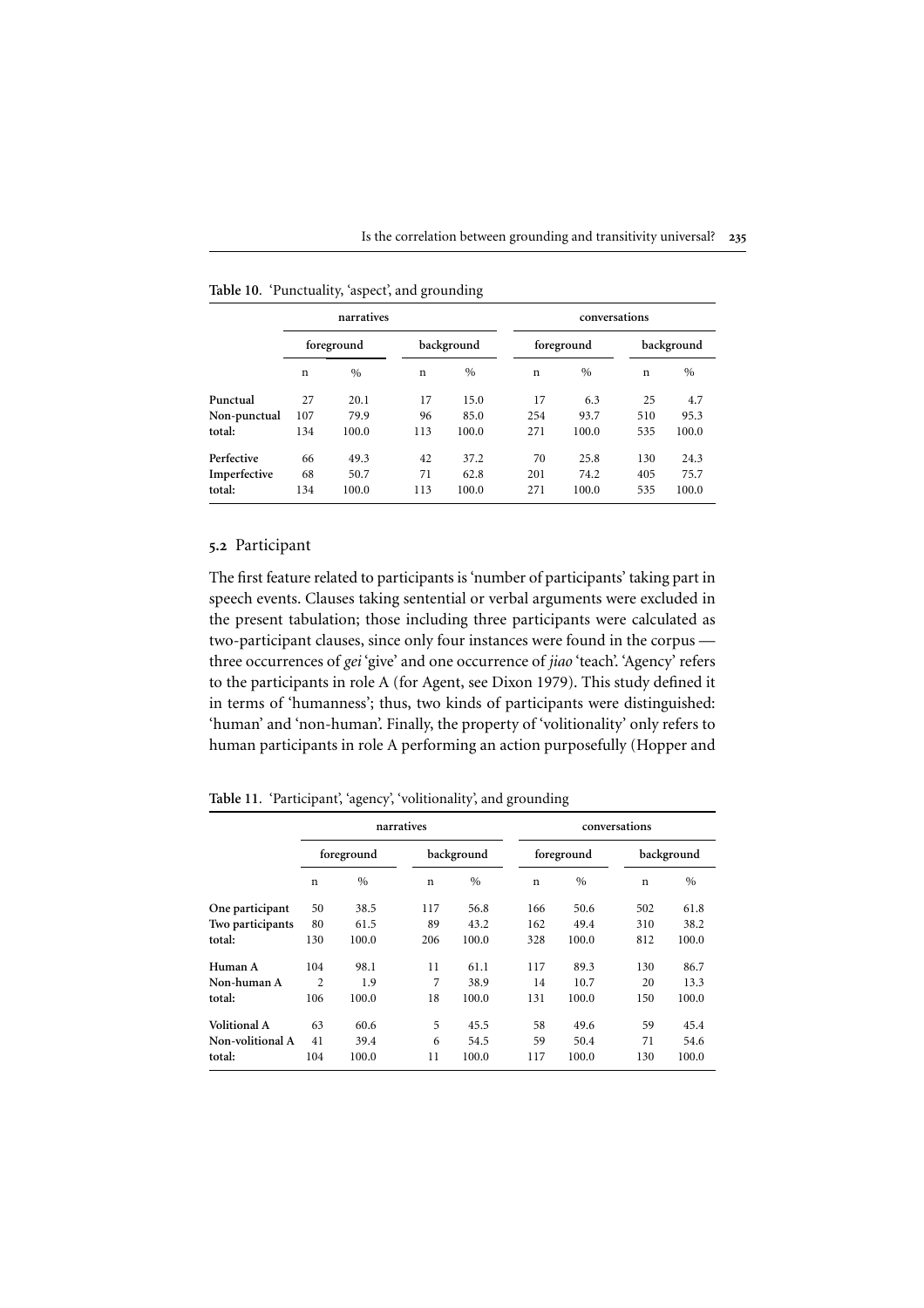Thompson 1980:252). Non-human referents in this particular syntactic position are irrelevant to this semantic distinction. Table 11 presents the statistics for these features in foreground and background.

The last two features are pertinent to the referents in role O (for Object, see Dixon 1979). First, the 'affectedness' of O referents has to be determined by the entire clause, in that "[t]he completion of the action of a clause naturally involves the whole O. When the action is viewed not as completed, but as under way, the O is less likely to be completely affected" (Hopper and Thompson <sup>236</sup> Kawai Chui<br>
Thompson 1980:252). Non-human referents in this particular syntactic<br>
position are irrelevant to this semantic distinction. Table 11 presents the<br>
statistics for these features in foreground and backgroun referents only to a certain degree or they have no effect on them, as in hypothetical or deontic situations. In the present tabulation, referents which are completely affected by the events are classified as 'totally affected'; partial and no affectedness are grouped together as 'partially/not affected'. Finally, the 'individuation' of referents in role O is determined by the human-nonhuman, concrete-abstract, and generic-particular distinctions. Their respective frequency distribution is given in Table 12.

|                          | narratives  |            |             |               |             | conversations |             |       |
|--------------------------|-------------|------------|-------------|---------------|-------------|---------------|-------------|-------|
|                          |             | foreground |             | background    |             | foreground    | background  |       |
|                          | $\mathbf n$ | $\%$       | $\mathbf n$ | $\frac{0}{0}$ | $\mathbf n$ | $\%$          | $\mathbf n$ | $\%$  |
| Totally affected O       | 50          | 70.4       | 36          | 70.6          | 45          | 36.9          | 67          | 44.1  |
| Partially/not affected O | 21          | 29.6       | 15          | 29.4          | 77          | 63.1          | 85          | 55.9  |
| total:                   | 71          | 100.0      | 51          | 100.0         | 122         | 100.0         | 152         | 100.0 |
| Human O                  | 52          | 73.2       | 6           | 11.8          | 24          | 19.7          | 33          | 21.7  |
| Non-human O              | 19          | 26.8       | 45          | 88.2          | 98          | 80.3          | 119         | 78.3  |
| total:                   | 71          | 100.0      | 51          | 100.0         | 122         | 100.0         | 152         | 100.0 |
| Concrete O               | 70          | 98.6       | 24          | 47.1          | 116         | 95.1          | 97          | 63.8  |
| Abstract O               | 1           | 1.4        | 27          | 52.9          | 6           | 4.9           | 55          | 36.2  |
| total:                   | 71          | 100.0      | 51          | 100.0         | 122         | 100.0         | 152         | 100.0 |
| Generic O                | 3           | 4.2        | 24          | 47.1          | 71          | 58.2          | 84          | 55.3  |
| Particular O             | 68          | 95.8       | 27          | 52.9          | 51          | 41.8          | 68          | 44.7  |
| total:                   | 71          | 100.0      | 51          | 100.0         | 122         | 100.0         | 152         | 100.0 |

Table 12. 'Affectedness', 'individuation', and grounding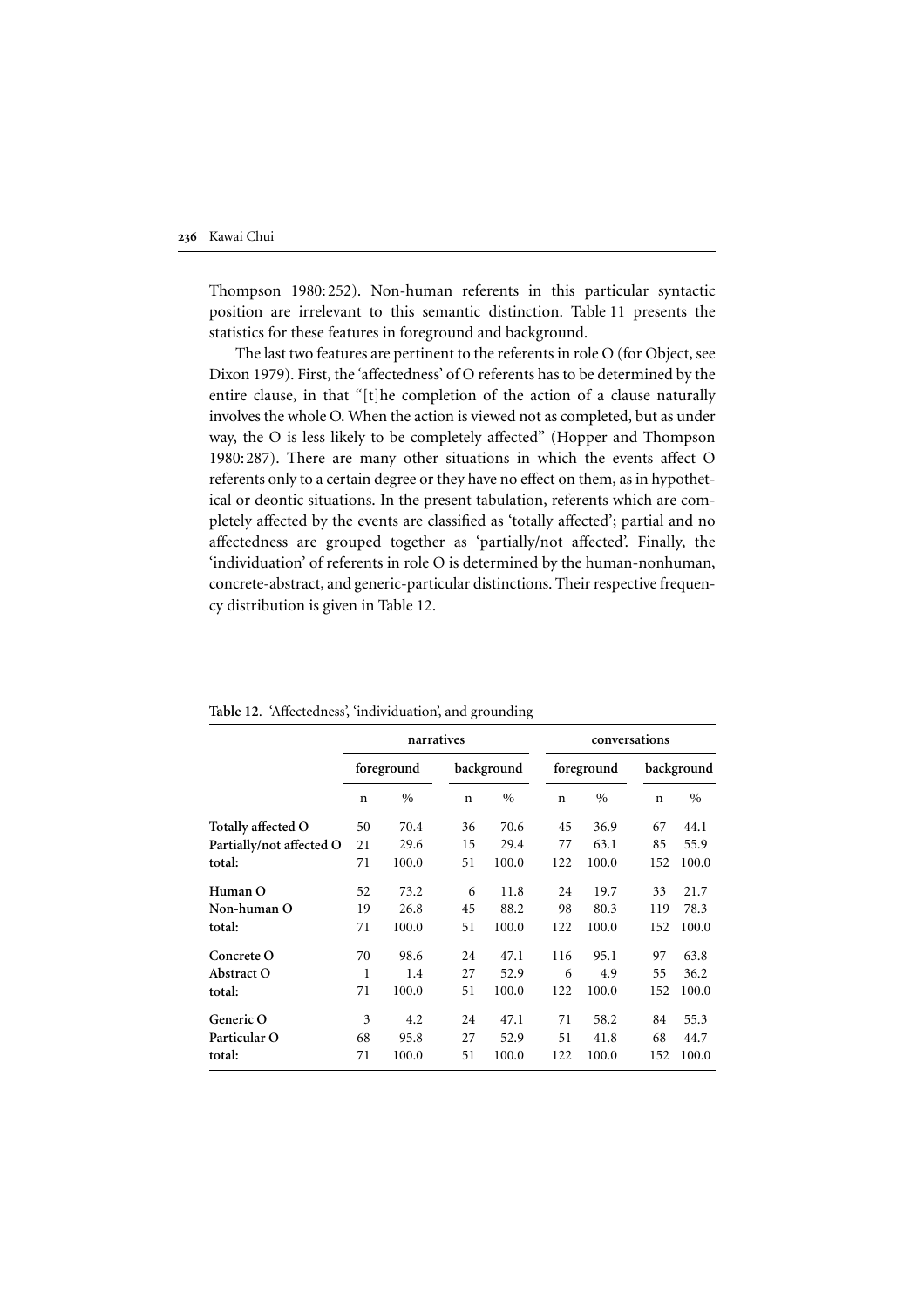#### 6. Transitivity and grounding

Based on the results in Section 5, this section will compare Hopper and Thompson's (1980) results with the findings for Chinese discourse to examine the universal correlation between transitivity and grounding across various discourse types and different languages.

Hopper and Thompson (1980:283–284) note that "in languages like English, the audience infers grounding not from a single morphosyntactic feature, but from a CLUSTER OF PROPERTIES, no single one of which is exclusively characteristic of foregrounding". Many studies also regard the ten transitivity features as a 'cluster concept' (Wallace 1982; Reinhart 1984), in that even though some of the Is the correlation between grounding and transitivity universal?<br>
6. Transitivity and grounding<br>
Based on the results in Section 5, this section will compare Hopper and<br>
Thompson's (1980) results with the findings for Chin transitivity of a clause, be it foregrounded or backgrounded, should depend on the overall distribution. I thus follow Hopper and Thompson's calculation of the average based on the percentages of high-transitivity features in both foregrounded and backgrounded clauses. Table 13 lists the percentages of high-transitivity features vis-à-vis grounding from Tables 9, 10, 11, and 12. is the correlation between grounding and transitivity universal?<br>
6. Transitivity and grounding<br>
Based on the results in Section 5, this section will compare Hopper and<br>
Thompson's (1980) results with the findings for Chi

In English written narratives, the average of high Transitivity in foregrounded clauses is 78%; the percentage is reduced to thirty-nine in backgrounded clauses (see Table 2 in Hopper and Thompson 1980:288). As recapitulated by DeLancey (1987:53),

> punctual and perfective, and a definite, referential, individuated, and wholly affected patient and a volitional agent which ranks high on the animacy hierarchy, and is affirmative and realis.

Clauses bearing these highly transitive features "also turn out to predominate in the foregrounded portions of discourse" (Hopper and Thompson 1980:292). The averages in Chinese narratives are close to those in English, though the degree of transitivity in the background is higher (49.5%). However, such correlations are not borne out in the conversational discourse, in that highly transitive clauses are almost equally distributed in foreground and background (51.4% vs. 46.5%). In other words, imperfective or irrealis events, for instance, do not often function as background in everyday talk, as they do in narration (see Tables 9 and 10). These results are contrary to Wallace's (1982:205) claim that people are more interested in what is factual or real, designating "specific, actual, definite, bounded acts". Unbounded events in the past, the present, and the future can be interesting topics of conversation.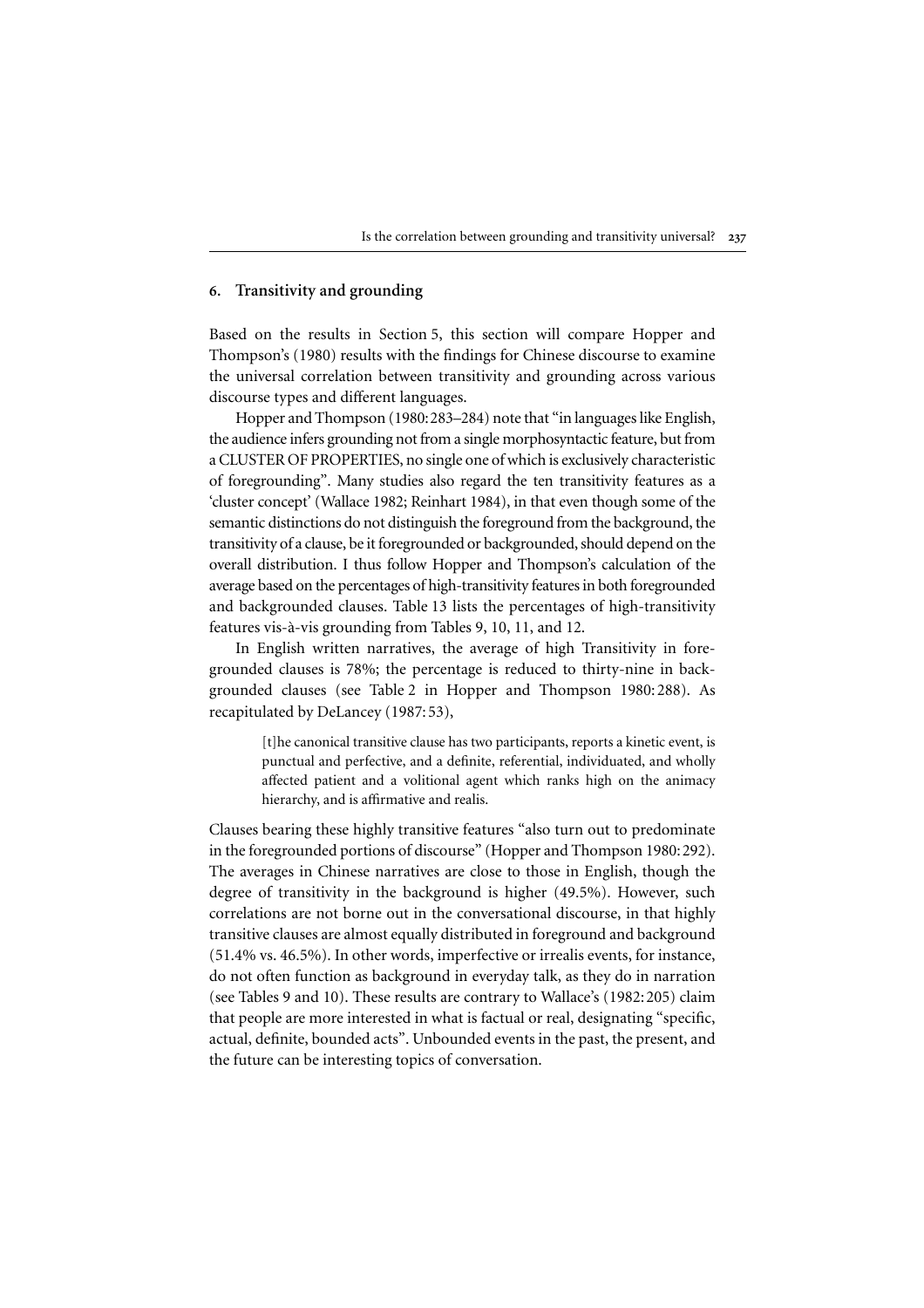|                 |            | narratives | conversations |            |  |
|-----------------|------------|------------|---------------|------------|--|
|                 | foreground | background | foreground    | background |  |
| Participants    | 61.5%      | 43.2%      | 49.4%         | 38.2%      |  |
| <b>Kinesis</b>  | 83.2%      | 37.3%      | 72.3%         | 50.2%      |  |
| Aspect          | 49.3%      | 37.2%      | 25.8%         | 24.3%      |  |
| Punctuality     | 20.1%      | 15.0%      | 6.3%          | 4.7%       |  |
| Volitionality   | 60.6%      | 45.5%      | 49.6%         | 45.4%      |  |
| Affirmation     | 95.7%      | 85.1%      | 86.9%         | 82.4%      |  |
| Mode            | 84.5%      | 63.0%      | 45.1%         | 45.2%      |  |
| Agency          | 98.1%      | 61.1%      | 89.3%         | 86.7%      |  |
| O-affectedness  | 70.4%      | 70.6%      | 36.9%         | 44.1%      |  |
| O-individuation | 89.2%      | 37.3%      | 52.2%         | 43.4%      |  |
| average:        | 71.3%      | 49.5%      | 51.4%         | 46.5%      |  |

The claim that the more high-transitivity properties a clause includes, the more likely it is to be foregrounded seems to be universal across languages, yet only in narrative discourse. Why does high transitivity correlate with foreground information only when the speaker tells a story, be it English or Chinese, written or spoken? The answer lies in the content of the discourse. In storytelling, the foregrounded clauses are, in general, highly transitive, because the topical events along the plot of the movie are overwhelmingly factual actions performed by human participants. Speakers in everyday talk, however, are interested in a wide variety of topics about the real and the unreal; the specific and the general; the human and the non-human. Thus, the overall average of high Transitivity as determined by the cluster of properties is low. For instance, in the topic chain on a departmental gathering (see Table 3), the speakers who are in charge of this party discuss food arrangement, the location of the party, gas, food containers, helpers, entertainment, and tables. Since it is a prospective gathering at the moment of speaking and there is no inherent order among the seven topics, most of the speech events are imperfective and have not yet happened. Another topic chain centers on a car accident, so the speech events are mostly factual in the past. Such a wide variety of topics concerning the present and the future are not available in the narrative data because of the restriction on the choice of content. The narrators do not communicate a lot about the immediate environment or about the future; their narration follows the movie plot to a large extent. As a result, foregrounded narrative events are mainly realis and perfective. Moreover, since the movie story is human-centered, the topic chains are mainly comprised of concrete,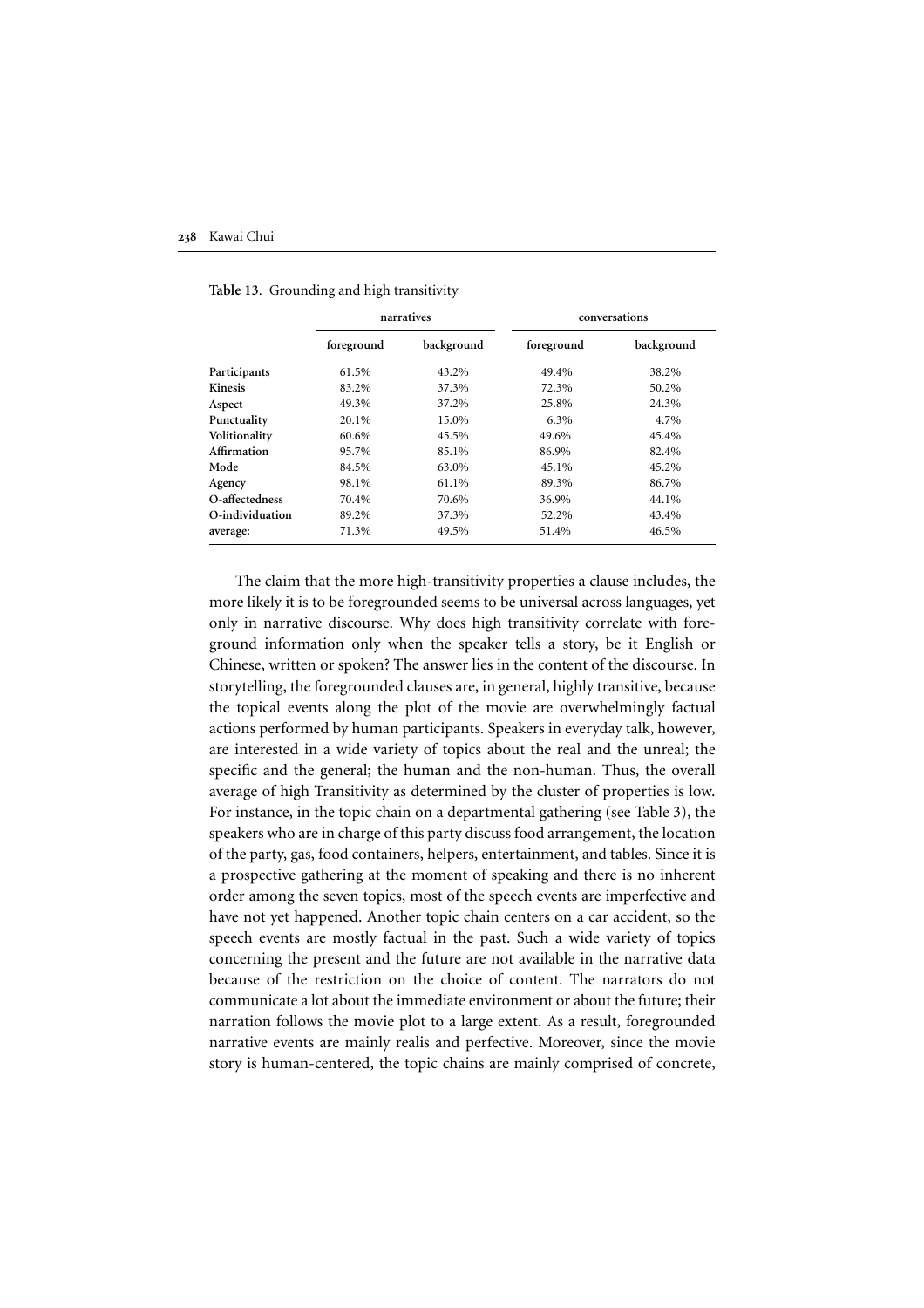particular, human referents in the foreground, including the leading actor, the leading actress, the man's friend, a hoodlum, and a medium. In daily talk, human referents are not the overwhelming majority. Speakers can bring up any topics, so humans and non-human entities are equally the center-of-interest. In the topic chain on patents, for instance, it is the non-human 'patent' that is the major participant when speakers discuss patent writing.

Hopper and Thompson's (1980:294) claim that "SEMANTIC AND GRAMMATICAL PROPERTIES WHICH ARE IRRELEVANT TO FORE-GROUNDING ARE ALSO IRRELEVANT TO TRANSITIVITY" is not universal. Transitivity does not correlate with grounding in daily talk. As conversations are more pervasive and reflect people's habitual use of language, the correlation found in narrative discourse is merely a coincidence; the events in the stories happen to be mostly actions which center around and are maneuvered by human participants. To claim that speakers use highly transitive clauses to characterize foregrounded events just when they narrate the humancentered type of stories is inexplicable. The ten semantic features lend themselves only to transitivity. Organizing texts into foreground and background is independent of the morphosyntactic and semantic manifestations of transitivity. particular, huma<br>leading actress,<br>human referents<br>topics, so human<br>the topic chain o<br>major participar<br>Hopper and<br>GRAMMATICA<br>GROUNDING /<br>sal. Transitivity<br>tions are more<br>correlation foun<br>the stories happe<br>vered by humar<br>cla Is the correlation between grounding and transitivity universal?<br>
particular, human referents in the foreground, including the leading actor, the<br>
leading actress, the man's friend, a hoodlum, and a medium. In daily talk,<br> Is the correlation between grounding and transitivity universal<br>particular, human referents in the foreground, including the leading actors, the<br>leading actress, the man's friend, a hoodlum, and a medium. In daily talk,<br>b Is the correlation between groun<br>
particular, human referents in the foreground, inclu<br>
leading actress, the mans friend, a hoodium, and<br>
human referents are not the overvhelming majority,<br>
topics, so humans and non-human

#### References

Chafe, Wallace L. 1994. *Discourse, consciousness, and time*. Chicago: The University of

DeLancey, Scott. 1987. "Transitivity in grammar and cognition". In: Tomlin, Russell S. (ed.), *Coherence and grounding in discourse*, 53–68. Amsterdam/Philadelphia: John Benjamins.

Dixon, R.M.W. 1979. "Ergativity". *Language* 55: 59–138.

- D. (eds.), *Talking data: transcription and coding in discourse research*, 45–89. Hillsdale, N.J.: Lawrence Erlbaum Associates.
- Fleischman, Suzanne. 1985. "Discourse functions of tense-aspect oppositions in narrative:
- Givón, Talmy. 1987. "Beyond foreground and background". In: Tomlin, Russell S. (ed.), *Coherenceandgroundingindiscourse*,175–188.Amsterdam/Philadelphia:JohnBenjamins.
- Hopper, Paul. 1979. "Aspect and foregrounding in discourse". In: Givón, Talmy (ed.), *Discourse and syntax*, 213–241. New York: Academic Press.
- Hopper, Paul; and Thompson, Sandra A. 1980. "Transitivity in grammar and discourse". *Language* 56: 251–299.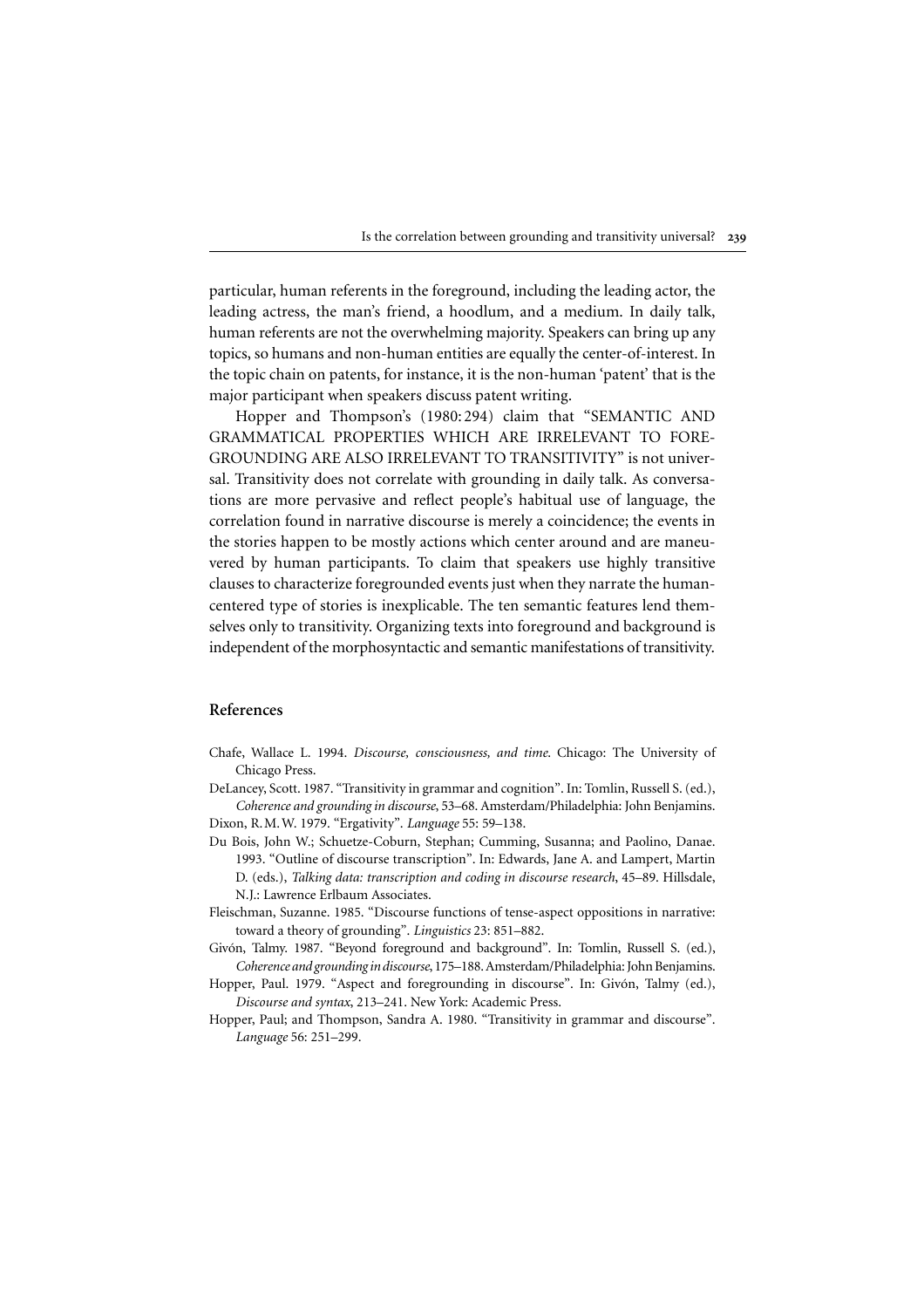- Li, Charles N.; and Thompson, Sandra A. 1979. "Third-person pronouns and zero-anaphora in Chinese discourse". In: Givón, Talmy (ed.), *Discourse and syntax*, 311–335. New York: Academic Press. **240** Kawai Chui<br>
Li, Charles N.; and Thompson, Sandra A. 197<br>
in Chinese discourse". In: Givón, Talm<br>
York: Academic Press.<br>
Li, Charles N., and Sandra A. Thompson. 1<br> *grammar*. Berkeley: University of Califor<br>
Reinhart, 240 Kawai Chui<br>
Li, Charles N.; and Thomp<br>
in Chinese discourse<br>
York: Academic Press<br>
Li, Charles N., and Sandr<br> *grammar*. Berkeley: U<br>
Reinhart, Tanya. 1984. "P<br>
narrative texts". *Lingy*<br>
Shi, Dingxu. 1989. "Topi<br> *Lin* **240** Kawai Chui <br>
Li, Charles N, and Thompson, Sandra A. 1979. "Third-person pronouns and zero-anaphora<br>
in Chinese discourse". In: Givón, Talmy (ed.), *Discourse and syntas*, 311–335. New<br>
York: Academic Press.<br>
Li, Cha Xavvai Chui<br>
1. Charles N.; and Thompson, Sandra A. 1979. "Third-person pronouns and zero-anaphora<br>
in Chinese discourse". In: Givón, Talmy (ed.), *Discourse and syntex*, 311–335. New<br>
1. Charles N., and Sandra A. Thompson **240** Kawai Chui<br>
11, Charles N.; and Thompson, Sandra A. 1979. "Third-person<br>
in Chinese dissours". In: Givón, Talmy (ed.), *Discours*<br>
16. Vork: Academic Press.<br>
16. Charles N., and Sandra A. Thompson. 1981. *Mandarin C* 
	- Li, Charles N., and Sandra A. Thompson. 1981. *Mandarin Chinese: a functional reference grammar*. Berkeley: University of California Press
	- Reinhart, Tanya. 1984. "Principles of Gestalt perception in the temporal organization of
	- Shi, Dingxu. 1989. "Topic chain as a syntactic category in Chinese". *Journal of Chinese Linguistics* 17: 223–261.
	- Tomlin, Russell S. 1985. "Foreground-background information and the syntax of subordina-
	- Tomlin, Russell S. 1987. "Linguistic reflections of cognitive events". In: Tomlin, Russell S. (ed.), *Coherenceandgroundingindiscourse*,455–479.Amsterdam/Philadelphia:JohnBenjamins.
	- Tsao, Feng-fu. 1979. *A functional study of topic in Chinese: the first step toward discourse analysis*. Taipei: Student Book Company.
	- Tsao, Feng-fu. 1987. "A topic-comment approach to the *ba* construction". *Journal of Chinese Linguistics* 15: 1–54.
	- Tsao, Feng-fu. 1988. "Topics and clause connectives in Chinese". *Bulletin of the Institute of History and Philology*, Academia Sinica 59: 695–737.
	- Tsao, Feng-fu. 1990. *Sentence and clause structure in Chinese: a functional perspective*. Taipei: Student Book Company.
	- van Dijk, Teun A. 1981. Episodes as units of discourse analysis. In: Tannen, D. (ed.), *Georgetown University Round Table on Languages and Linguistics*, 177–195. Washington, D.C.: Georgetown University Press.
	- Vetters, Carl. 1992. "Foreground and background: Weinrich against Labov". In: Kefer, *perspectives*, 367–381. New York: Mouton de Gruyter.
	- Wallace, Stephan. 1982. "Figure and ground: the interrelation-ships of linguistic categories". Amsterdam/Philadelphia: John Benjamins.
	- You, Yu-ling. 1998. *Interpreting Chinese zero anaphors within topic continuity*. Illinois: Ph.D.

#### Appendix A: All the topic chains in *Ghost*

| TС                     | Time | Place | Event                                                                                       | Character(s) |
|------------------------|------|-------|---------------------------------------------------------------------------------------------|--------------|
| 'House Moving' one day |      |       | an apartment the friend helps the man man, woman,<br>and the woman move<br>into a new place | friend       |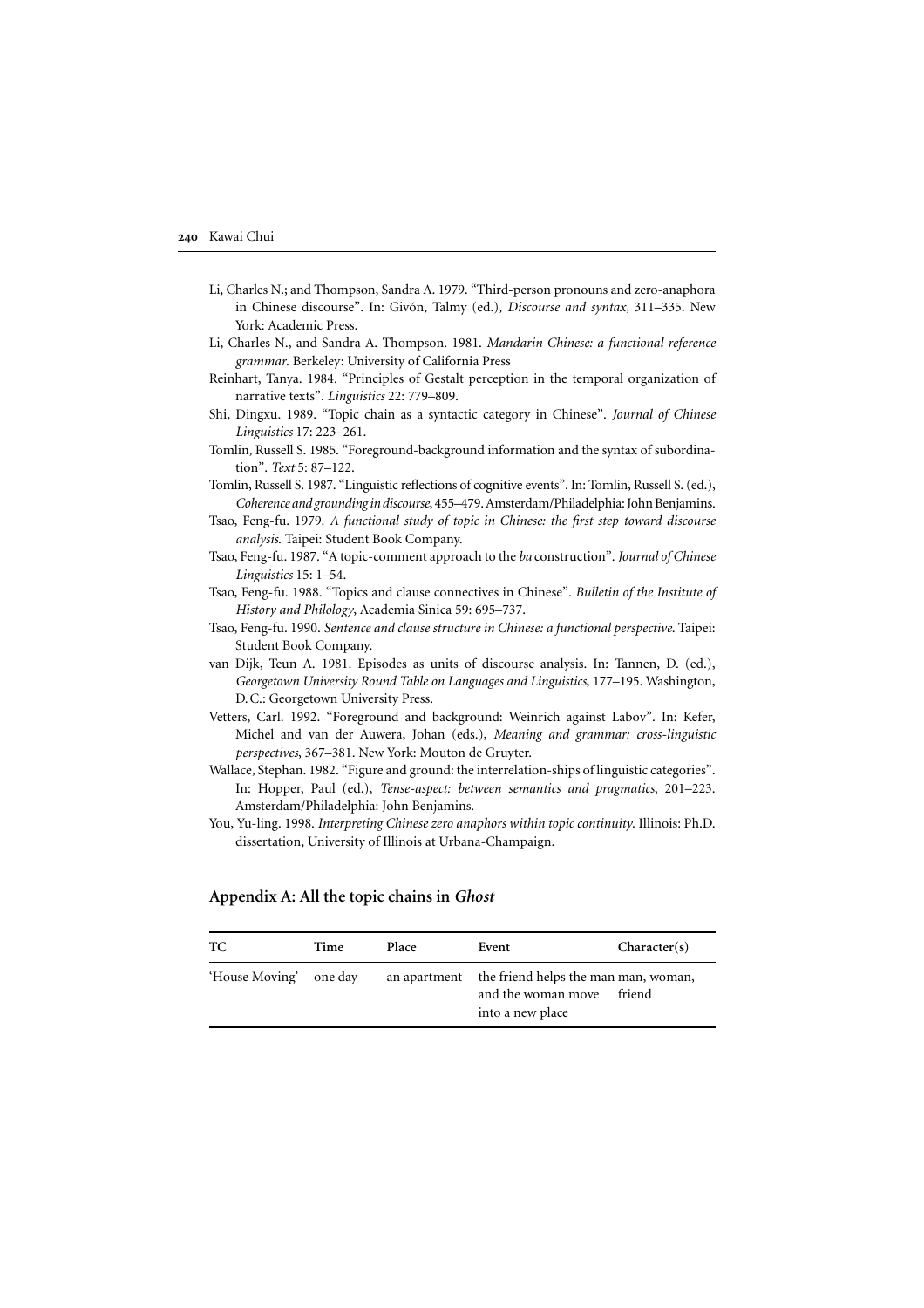| TС                                                   | Time                  | Place              | Event                                                                                                                                                   | Character(s)                 |
|------------------------------------------------------|-----------------------|--------------------|---------------------------------------------------------------------------------------------------------------------------------------------------------|------------------------------|
| 'Friend's Conspir- one day<br>acy Against Man'       |                       | hoodlum's<br>place | the friend asks a hood-<br>lum to steal the man's<br>bank-account password                                                                              | friend, hoodlum,<br>password |
| 'Murder'                                             | after a show an alley |                    | the hoodlum robs the<br>man and kills him acci-<br>dentally                                                                                             | hoodlum, man                 |
| 'Man Stays in the after the<br>World after<br>Death' | man dies              |                    | woman's house the man does not go to<br>heaven but stays beside woman<br>the woman                                                                      | man,                         |
| 'Murderer Breaks one day<br>into Woman's<br>House'   |                       |                    | woman's house the hoodlum breaks into man, woman,<br>the woman's house to<br>get the password, but he cat<br>is driven away by the<br>man through a cat | hoodlum,                     |
| 'Man Discovers<br>Friend's<br>Conspiracy'            | the same dayhoodlum's | place              | the man follows the<br>hoodlum and discovers friend<br>the friend has organized<br>the robbery                                                          | man, hoodlum,                |
| 'Friend Gets Close one day<br>to Woman'              |                       | woman's place      | the friend tries to get<br>close to the woman to<br>get the password                                                                                    | friend, woman                |
| 'Man Meets<br>Medium'                                | one day               |                    | medium's place the man meets a medi-<br>um, and tries to get her<br>help                                                                                | man, medium                  |
| 'Medium Meets<br>Woman'                              | one day               | woman's place      | on behalf of the man,<br>the medium tells the<br>woman about the<br>friend's plot                                                                       | medium, wom-<br>an, man      |
| 'Man Learns<br>Tricks from a<br>Ghost'               | one day               | subway             | a ghost at subway teach- man,<br>es the man to play tricks ghost                                                                                        |                              |
| 'Man Plays Tricks one day<br>on Friend'              |                       | friend's office    | the man punishes the<br>friend by playing tricks<br>on him                                                                                              | man,<br>friend               |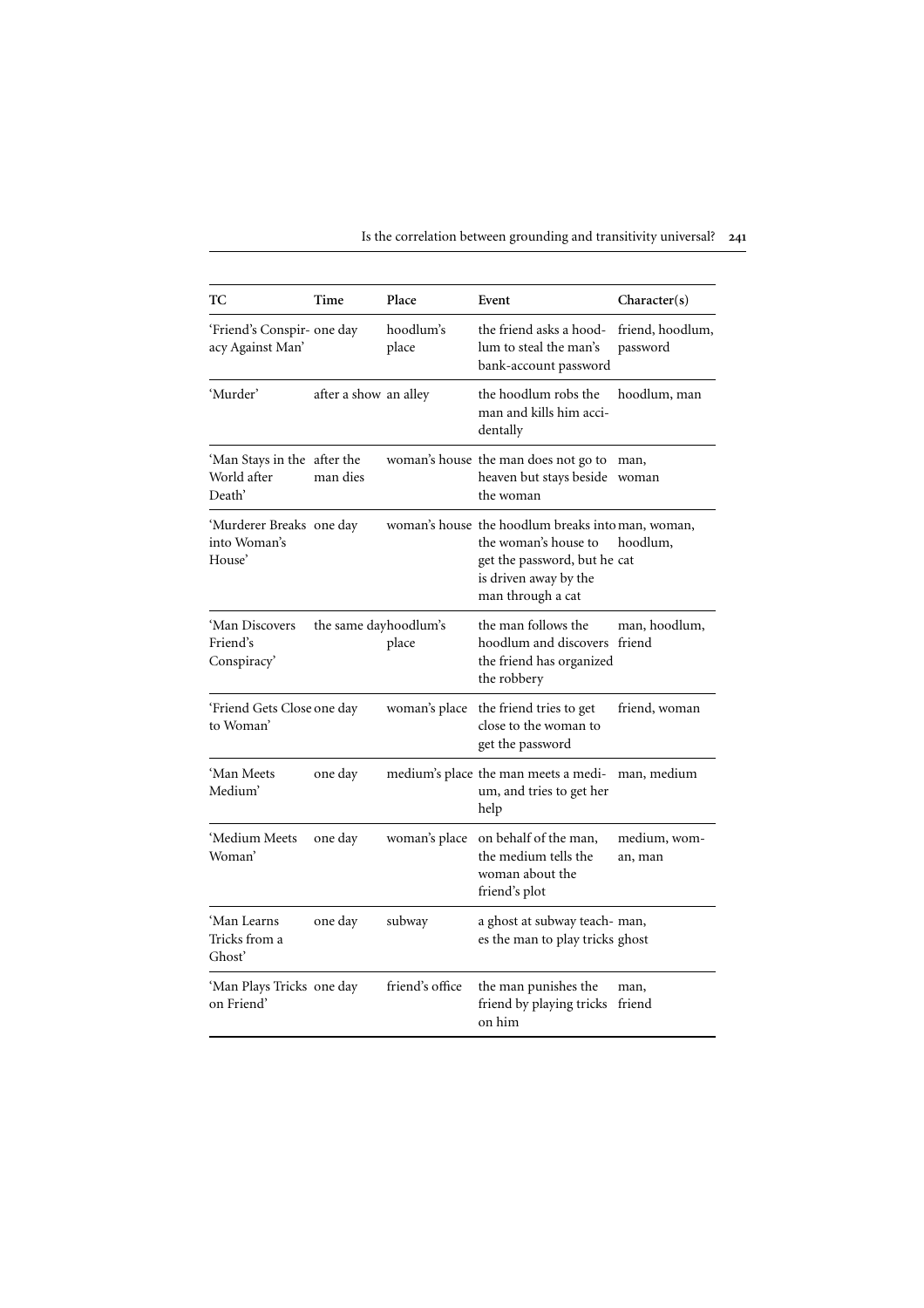| TC                                      | Time               | Place         | Event                                                                                                                            | Character(s) |
|-----------------------------------------|--------------------|---------------|----------------------------------------------------------------------------------------------------------------------------------|--------------|
| 'Man Thwarts the one day<br>Conspiracy' |                    | bank          | the friend tries to laun- man,<br>der money, but the man friend,<br>transfers the money to illegal money<br>the medium's account |              |
| 'Fight between<br>Man and Friend'       | one day            |               | woman's place the friend threatens the man,<br>man to retrieve the<br>money, so they fight,<br>and then the friend dies          | friend       |
| 'Man Goes to<br>Heaven'                 | after the<br>fight | woman's place | the woman can see the<br>man through the medi- medium<br>um, then the man goes<br>to heaven                                      | man, woman,  |

# Appendix B: Abbreviations in the interlinear glosses

| 1PI.          | first person plural    |
|---------------|------------------------|
| 1sG           | first person singular  |
| 2PL           | second person plural   |
| 2sG           | second person singular |
| 3PL           | third person plural    |
| 3sG           | third person singular  |
| <b>ASSC</b>   | associative morpheme   |
| <b>BA</b>     | the morpheme BA        |
| BC.           | backchannel            |
| COMPL         | complementizer         |
| COP           | copula verb            |
| DUR           | durative aspect        |
| <b>EMP</b>    | emphatic adverbial     |
| EXP           | experiential aspect    |
| GEI           | the morpheme GEI       |
| <b>NEG</b>    | negative morpheme      |
| PF            | pause filler           |
| PRF           | perfective aspect      |
| PROG          | progressive aspect     |
| PRT           | discourse particle     |
| <b>REPAIR</b> | repair phoneme(s)      |
| <b>SELF</b>   | reflexive morpheme     |
| SUO           | the morpheme SUO       |
|               |                        |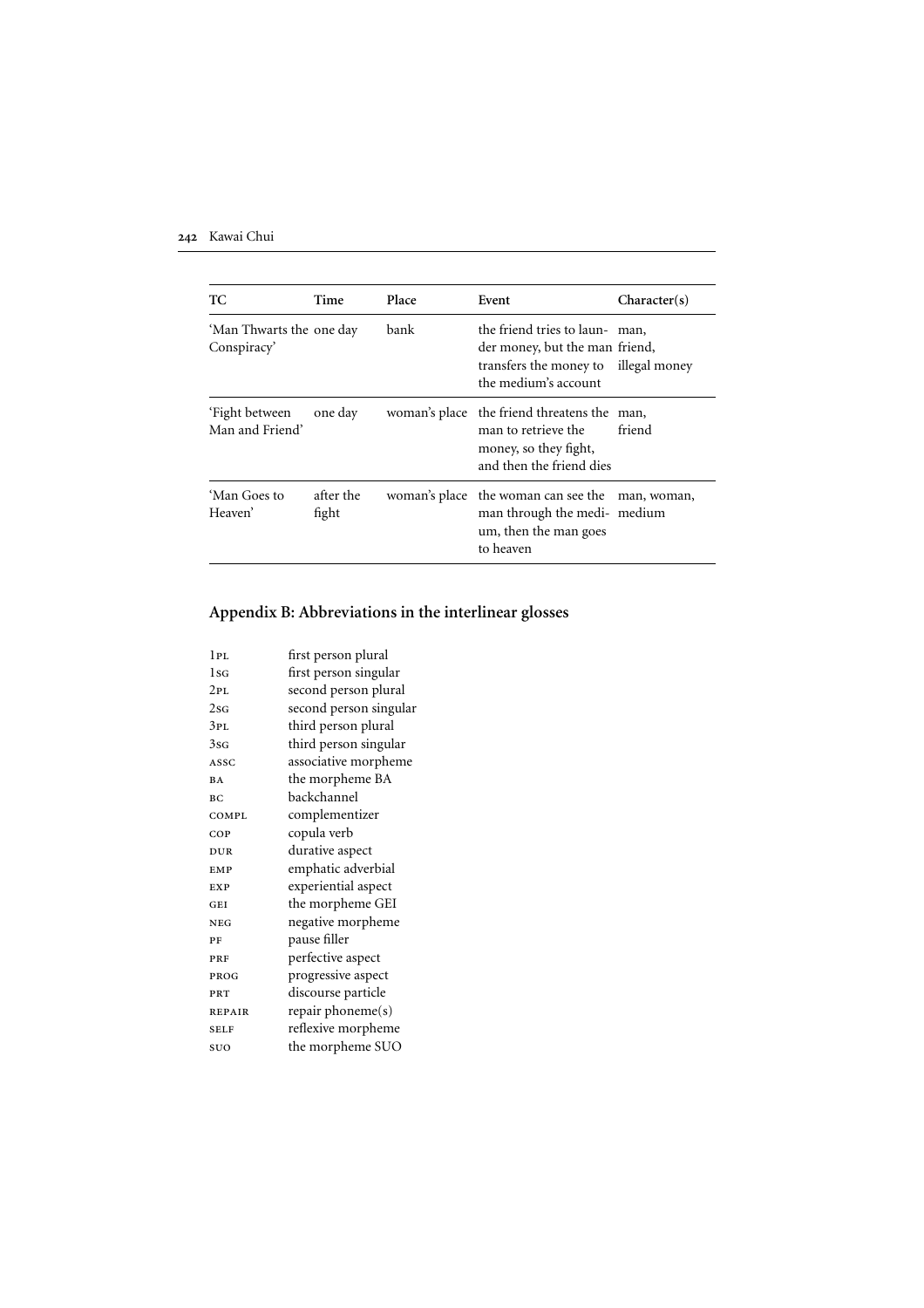# Appendix C: Transcription conventions

The transcription system was proposed by Du Bois et al. (1993). 'Intonation unit' (IU) is defined as a stretch of speech uttered under a single coherent intonation contour, which tends to be marked by a pause, a change of pitch, and a lengthening of the final syllable.

*Units*

| {carriage return}        | intonation unit                         |
|--------------------------|-----------------------------------------|
|                          | truncated intonation unit               |
| {space}                  | word                                    |
|                          | truncated words                         |
|                          | identity/turn start                     |
| Ħ                        | speech overlap                          |
| Transitional continuity  |                                         |
|                          | final                                   |
| $\overline{ }$           | continuing                              |
| ζ                        | appeal                                  |
| Terminal pitch direction |                                         |
| Ι                        | fall                                    |
| 1                        | rise                                    |
|                          | level                                   |
| Accent and lengthening   |                                         |
| Λ                        | primary accent                          |
| $=$                      | lengthening                             |
| Pause                    |                                         |
| (N)                      | long                                    |
| .                        | medium                                  |
|                          | short                                   |
| (0)                      | latching                                |
| Vocal noises             |                                         |
| (H)                      | inhalation                              |
| $\frac{0}{0}$            | glottal stop                            |
| Quality                  |                                         |
| $<$ A $A$                | allegro: rapid speech                   |
| < P P                    | piano: soft                             |
| $<$ PP PP $>$            | very soft                               |
| Specialized notations    |                                         |
| $<$ L2 L2 $>$            | code switching from Mandarin to English |
| (())                     | transcriber's comment                   |
|                          |                                         |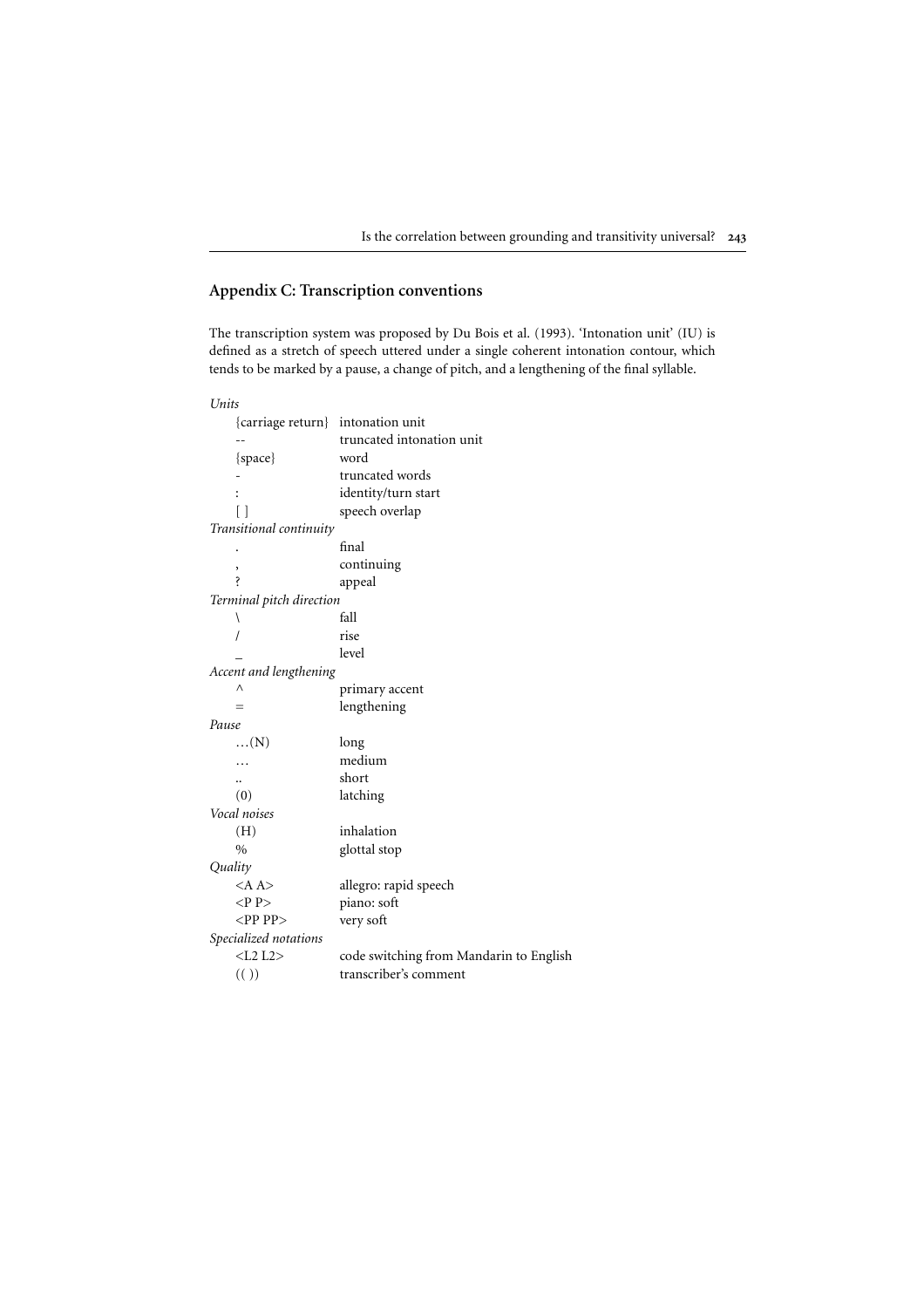# *Author's address*

Kawai Chui National Chengchi University P.O.Box 1–322, Mucha, Taipei, Taiwan 116

[Email: kawai@nccu.edu.tw](mailto:kawai@nccu.edu.tw)